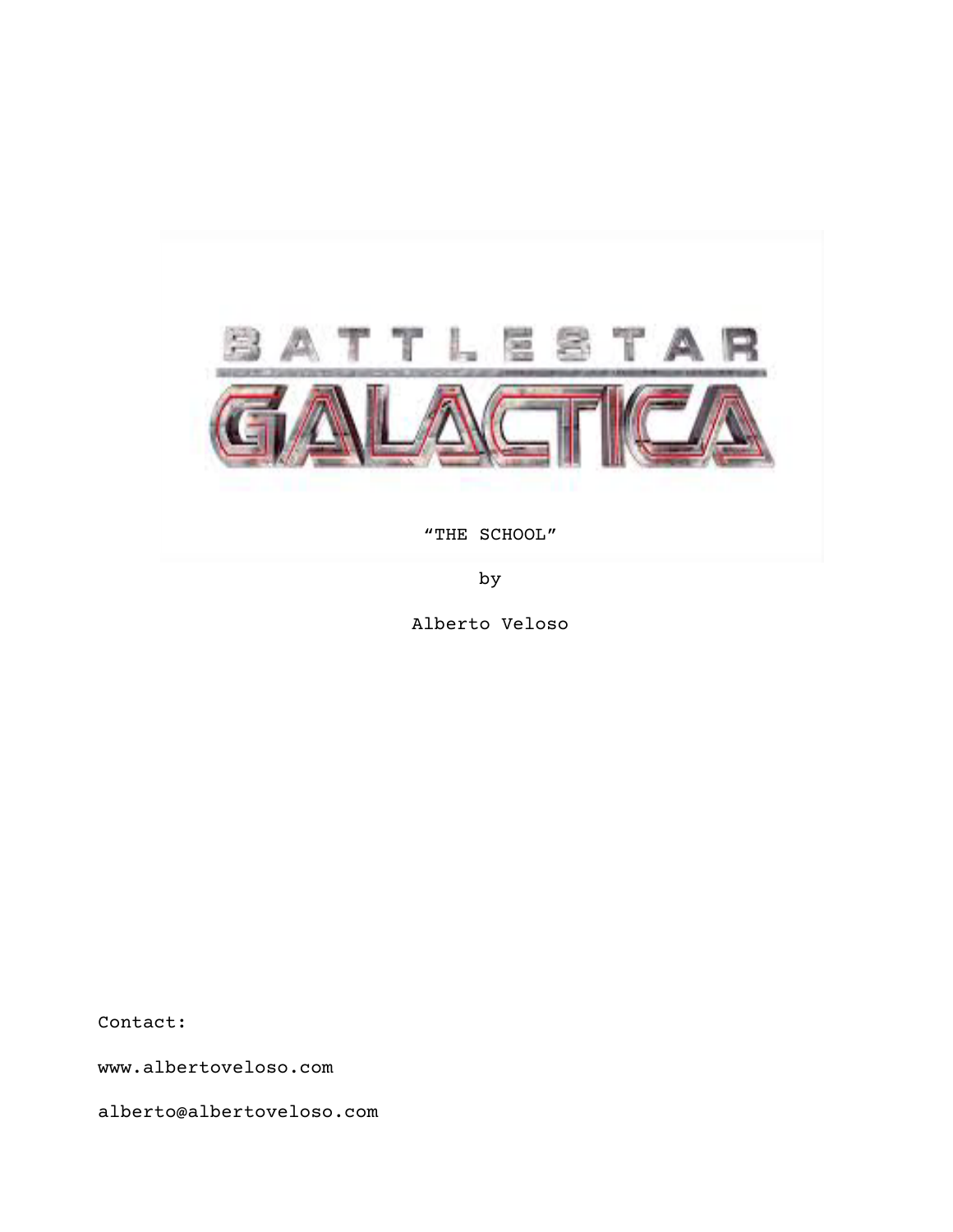### TEASER

EXT. SPACE

The human fleet of spacecrafts, protected by the twin battleships *Pegasus* and *Galactica*, drifts above a lifeless moon and waits. Inside are the last remnants of free humanity. These men and women survived the genocide of their home planets. They escaped the invasion of New Caprica. And now they wait. And wait...

INT. BATTLESTAR GALACTIC - CONTINUOUS

The KLAXON alarm blares throughout the ship!

KLAXON Action stations! Action stations! Set condition one throughout the ship.

The *Galactica* crew rush through the ship. The deafening noise of movement and tension fills each deck.

INT. GALACTICA COMBAT INFORMATION CENTER (CIC) - CONTINUOUS

Yet nowhere is there more tension than in the CIC, *Galactica's* nerve center. The acting XO, COMMANDER KARL "HELO" AGATHON, is in command, paying close attention to the Dradis signal which shows two enemy ships heading in their direction.

> HELO Give me an update, Pisani.

LT. ELANA PISANI, the Tactical Officer on duty, quickly responds.

> PISANI The ships are on a direct collision course, sir.

HELO That part I know. How long till they hit us?

PISANI Three minutes.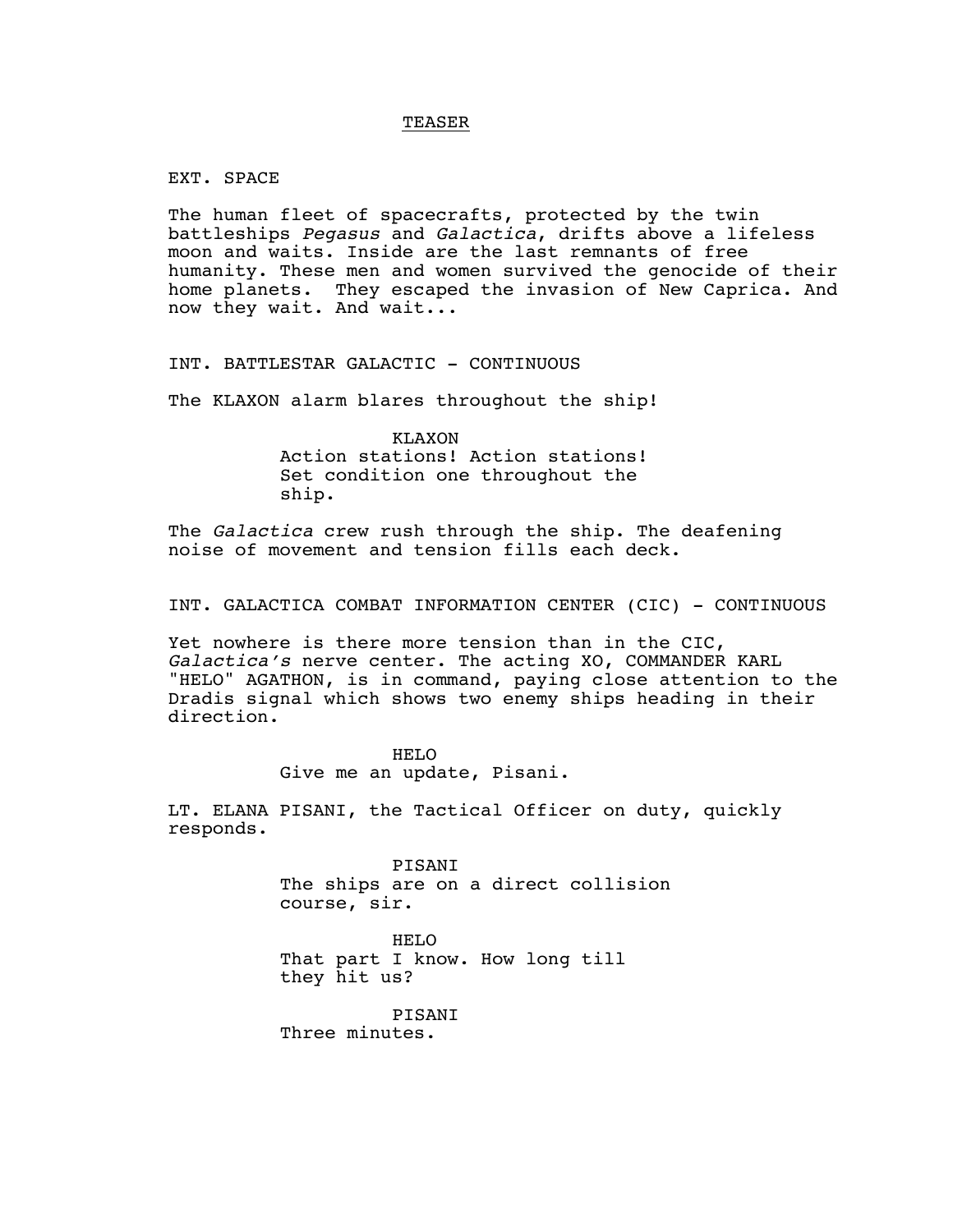HELO (To himself) It's gonna be one of those days.

Helo grabs the handset for the ship's intercom system.

INT. GALACTICA HANGAR DECK - CONTINUOUS

*Galactica's* pilots are running to their various Viper and Raptor attack ships.

> HELO (Over the com) Helo to Kat. You got two minutes to get your asses out there.

KAT MUELLER, *Galactica's* CAG (Commander Air Group), is already in her cockpit.

> KAT (Shouting to her pilots) You heard the man, let's move.

INT. GALACTICA COMBAT INFORMATION CENTER (CIC) - CONTINUOUS Helo puts the handset back. He turns to a nearby DECK HAND.

> HELO Where's the admiral?

DECK HAND No one knows, sir.

HELO

Find him.

The deck hand runs off.

PISANI Sir, their speed is increasing. They'll be on us in less than 40 seconds.

Helo picks up the handset.

HELO Helo to Kat, deploy now! Whatever you've got. Go! Go! Go!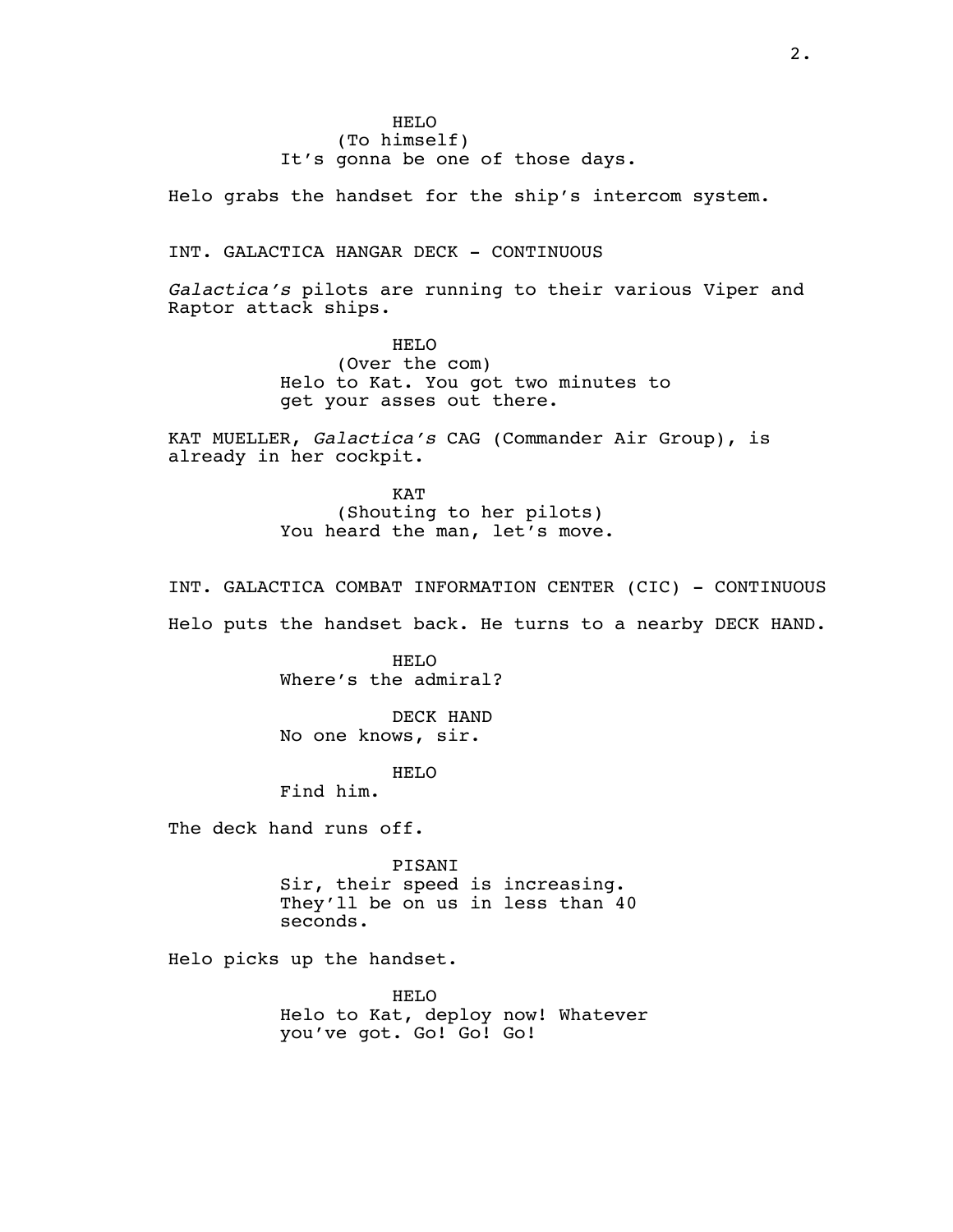INT. GALACTICA HANGAR DECK - CONTINUOUS

The Vipers and Raptors are already on their way down the long tunnels leading out into space.

> KAT (On pilot intercom) The enemy's right outside our door, people. So be prepared for...

EXT. SPACE - CONTINUOUS

The planes fly out of *Galactica*.

**KAT** ... Anything?

Kat's last comment comes out of the realization that there are no enemy ships waiting outside.

> KAT (On conn) Kat to *Galactica* Actual. Is this a drill, or a practical joke?

INT. GALACTICA COMBAT INFORMATION CENTER (CIC) - CONTINUOUS Helo is on the handset.

> HELO Clarify, Kat.

KAT There's nothing here, sir.

Helo is thoroughly confused when he hears a voice from the entrance.

> VOICE (O.S.) 1 minute, 29 seconds.

All heads turn to see ADMIRAL WILL ADAMA entering the bridge.

> HELO Admiral on Deck!

The crewmen salute.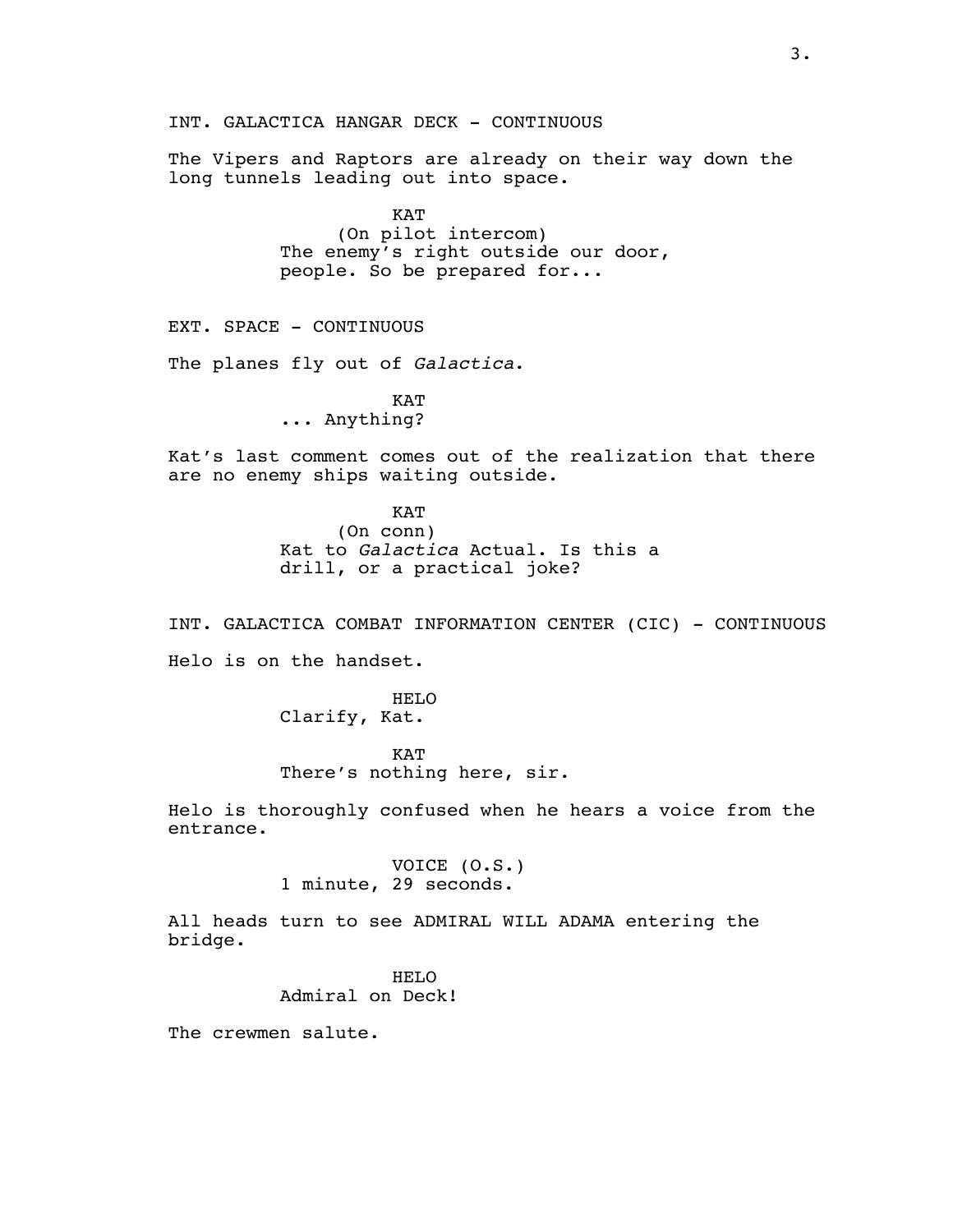ADAMA

That's how long it took our birds to respond to a surprise attack.

The various crew members put down their hands.

# ADAMA

(To Helo) That number seem high to you?

HELO

Nothing a few more drill runs can't bring down, sir.

### ADAMA

(Addressing everyone) If we're going to rescue the people on New Caprica, we need to be at our best, at all times. Is that clear?

Heads nod.

HELO Understood, sir.

ADAMA Get on the wire, tell our birds it was a drill and bring them home.

HELO

Yes, sir.

PISANI

Sir, we have an incoming message from the passenger linear *Chiron*.

ADAMA

Distress?

SOLDIER

Negative, sir. It's a request to come aboard from someone saying... (Confused) He says he's the president, sir. President Raymond Kalex, representing the new government of the 12 Colonies.

Adama's face is washed in seriousness.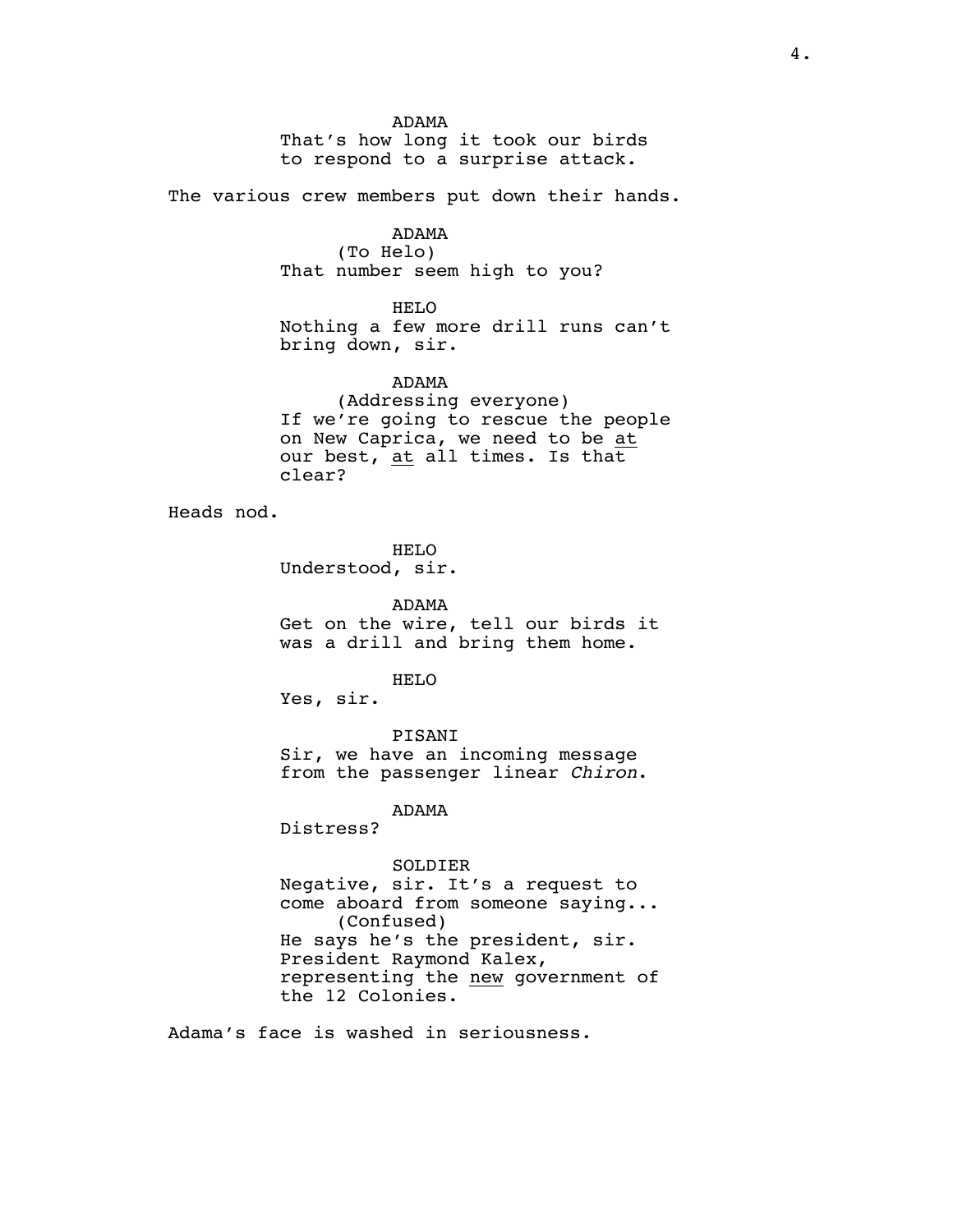HELO I knew it was gonna be one of those days.

# END OF TEASER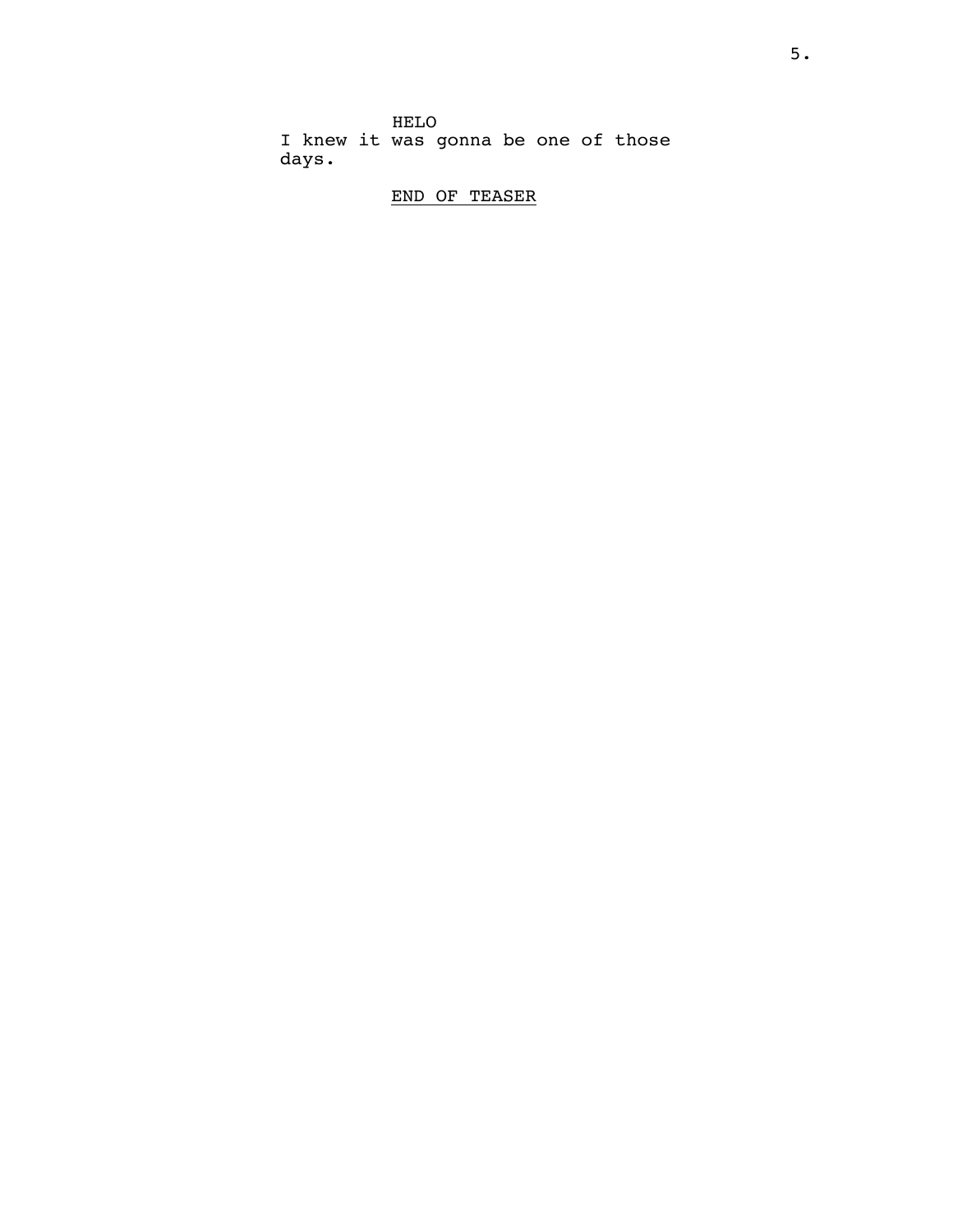#### ACT ONE

EXT. NEW CAPRICA - MORNING

SUPER: NEW CAPRICA

SUPER: 27th DAY OF OCCUPATION

New Caprica was founded on the promise of a new beginning. The humans, tired of roaming the stars for a new home, settled on the planet's harsh surface so that they could begin anew. And then the Cylons came.

EXT. NEW CAPRICA STREETS - DAY

CHIEF GALEN TYROL is wandering through the streets of New Caprica, a bag of groceries under each arm, his face grimacing each time he passes one of the countless Cylon Centurion robots that patrol the streets.

Once upon a time, Tyrol had been the Deck Chief on board the Battlestar *Gallactica*. He was responsible for the welfare of every Viper and Raptor in the fleet, along with the 30 plus crew members under his command. Now, Tyrol is like every man or woman on New Caprica, a prisoner.

Eventually, Tyrol makes way toward...

INT. TYROL'S TENT - DAY

Tyrol enters and immediately puts the bags down in what passes for a kitchen in his tiny tent. He starts talking aloud to his wife, CALLY, who he assumes is in the bedroom with their son, NICHOLAS.

> TYROL I went to the marketplace, honey, but it's out of meat. I'm gonna try again tomorrow.

Tyrol starts unpacking the contents of the bags when he hears a very familiar, and very "unwife-like," voice respond.

> VOICE (O.S.) Don't honey me, Chief...

Tyrol turns and sees COLONEL TIGH approach.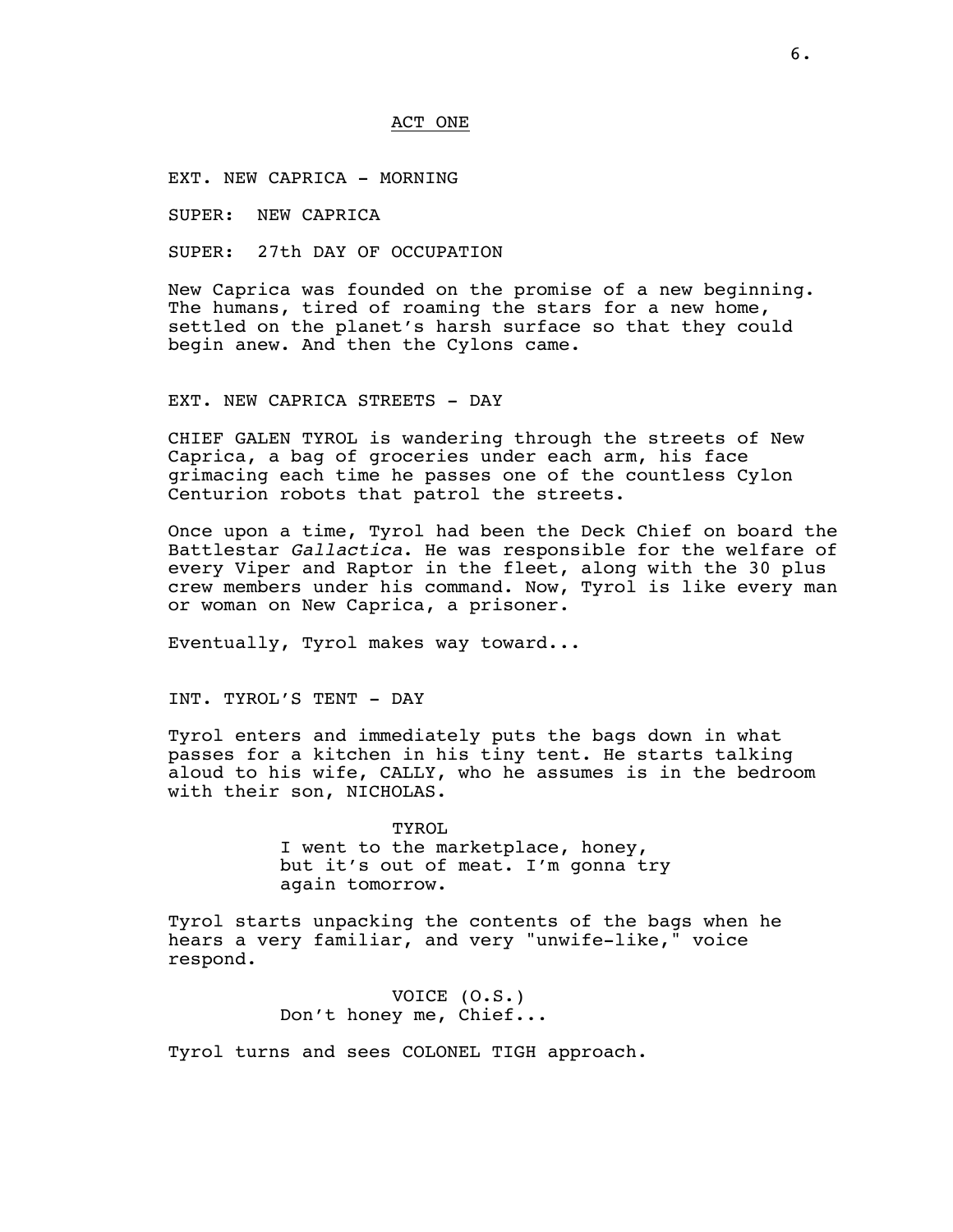COLONEL (Finishing sentence) ...We're not that close.

Tyrol instinctively forgets about the grocery bag and stands just a little bit straighter in front of his old superior officer.

#### TYROL.

Colonel. I'm surprised to see you here.

COLONEL

(Referring to Cally) You were expecting someone shorter, prettier, and with a full head of hair?

**TYROL** 

Do you know where Cally went, sir?

### COLONEL

She said something about visiting Nora and Duck. She said she wanted to give us our space.

TYROL

Well, what can I do for you, Colonel?

#### COLONEL

Cut the crap, Chief. I've given you plenty of time to think things over, and now I'm here to hear the only answer I'll accept from you: you're joining the resistance.

TYROL. It's not that simple, sir.

### COLONEL

You bet your fraking ass it is! Those toasters have taken over the city and you need to "think" about whether you want to fight back? What's the other option? Roll over?

### TYROL

Things aren't that simple for me, sir. I have a baby now. If I get into trouble for something, they might take it out on him.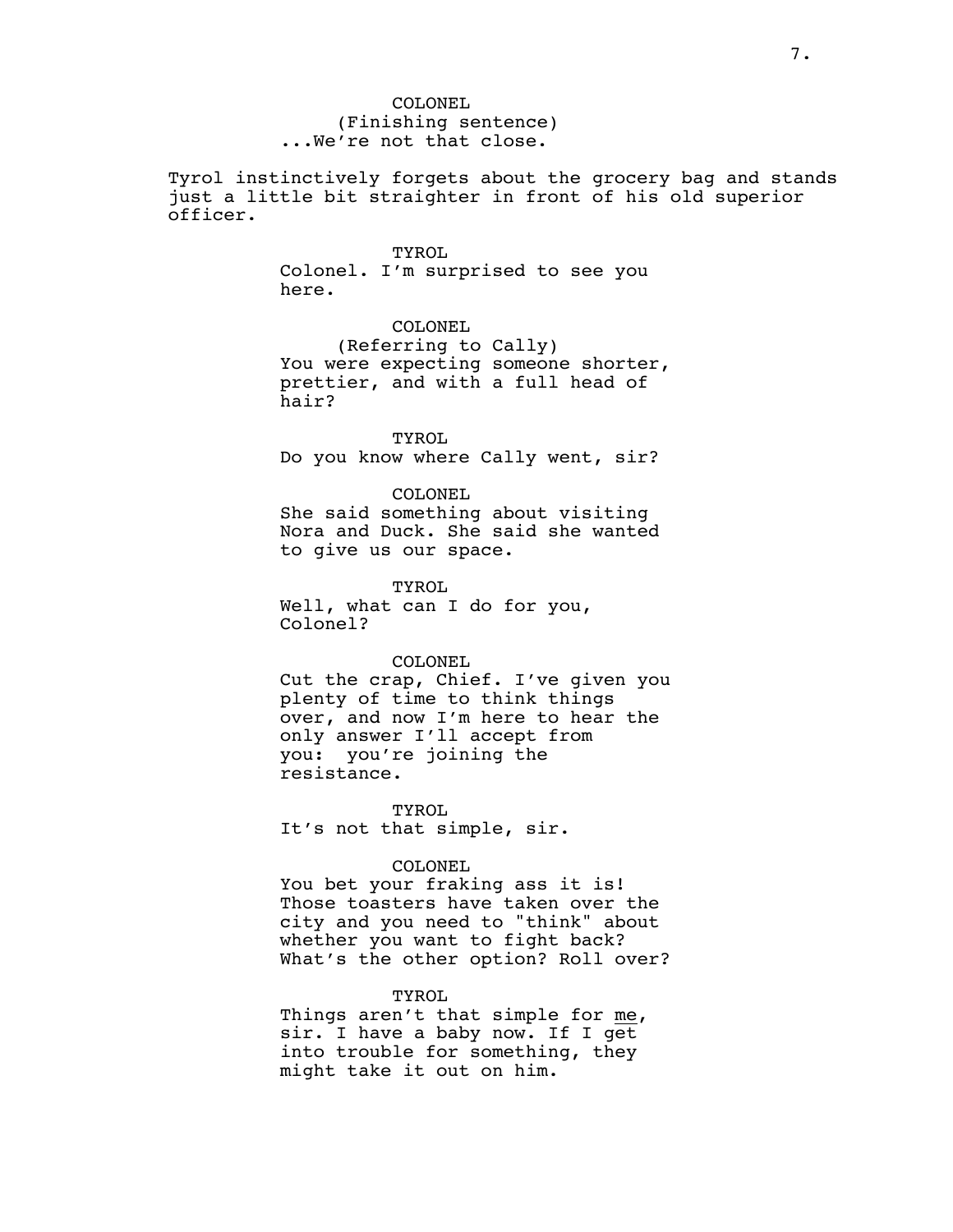#### COLONEL

Oh, Daddy's scared about what the big bad toasters might do, huh? Well, I hate to break the news to ya, but Nic ain't the only baby in New Caprica.

#### TYROL

Which is why it might be best if we lay low for a while. Wait and see. Maybe *Galactica*'ll come back for us.

#### COLONEL

There ain't no maybe about it, sonny. *Galactica* will come back, and when it does, it's up to us to make sure those fraking machines are distracted enough to give her a fighting chance.

TYROL You're... you're right, Colonel. But I can't take the risk. Nicholas comes first.

Tyrol looks away, not wanting to look the Colonel in the eyes.

> COLONEL You're a coward, Chief. Hiding behind a baby to keep from doing what needs to be done.

Tyrol doesn't respond.

Slowly, Colonel Tigh makes his way out of the tent.

EXT. CYLON HEADQUARTERS - DAY

The tallest building in New Caprica isn't even a building at all. It is a grounded Cylon spacecraft that serves as the command center for the Cylon occupation. It is a marvel of spacecraft engineering, but to the humans on New Caprica, it is a symbol of abject oppression.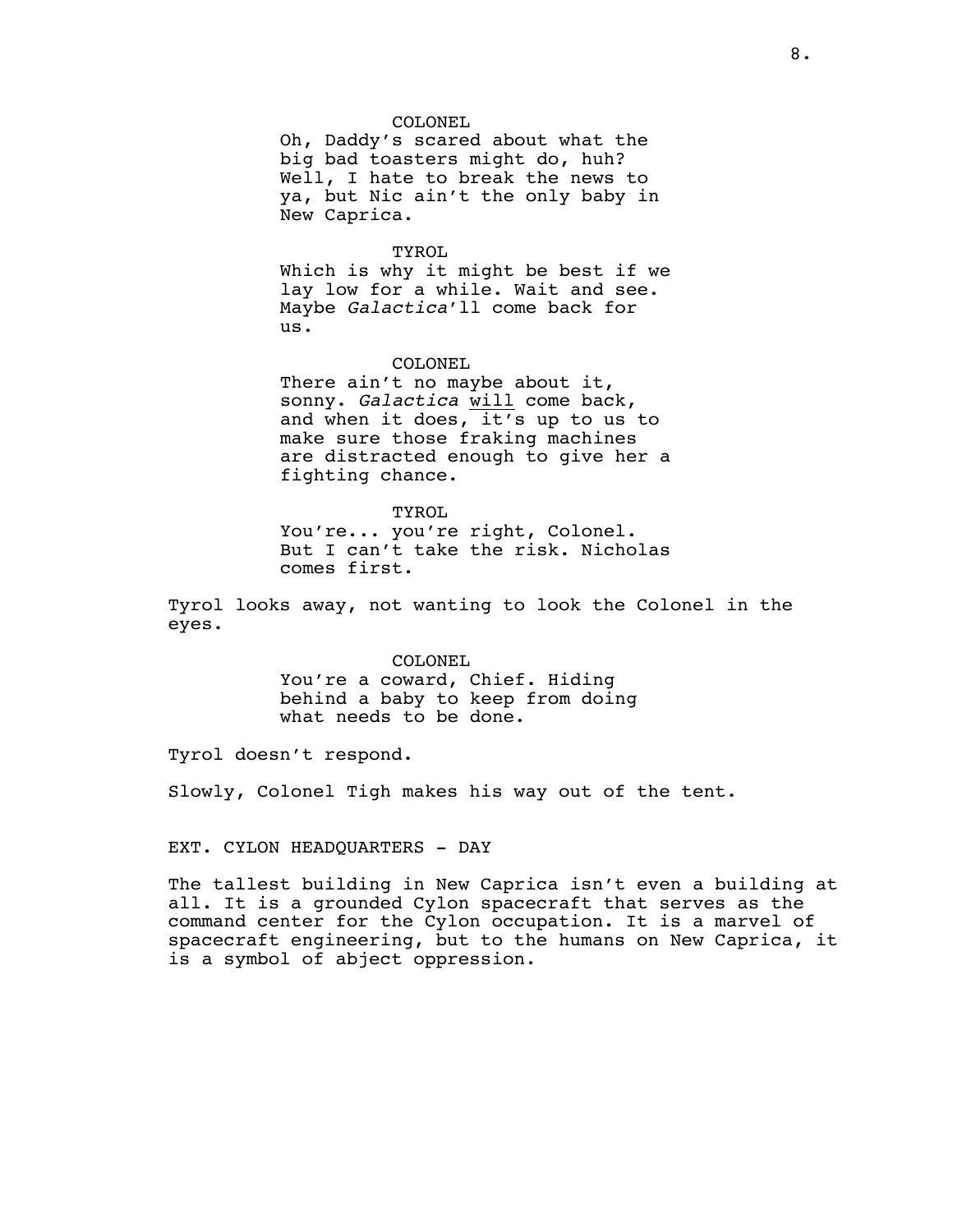### INT. CYLON HEADQUARTERS MEETING ROOM - DAY

The Cylons are in a meeting. In attendance are representatives of the various humanoid models that make up the ruling class of robots. On one side of the table are two copies of model One, also known as CAVIL. All around the table are one copy of models Two, Three, Four, Five, and Six next to a very special copy of Model Eight.

This particular Model Eight has a name, SHARON "BOOMER" VALERII, and for a long time she lived as a human on board *Galactica*. She was designed as the perfect infiltration device, believing herself to be 100% human. As such, she learned and loved as a human before she was ultimately killed and her mind downloaded into a new humanoid body.

At present, Model Five is delivering a status report.

FIVE

The installation of the sanitation system is complete. If all goes smoothly, the Detention Center will be complete by the end of the week.

**THREE** Good work, Five. What news of the resistance?

FIVE

By our estimates, the resistance movement is still small, but their last strike destroyed 3 Centurions and a Number 2 model.

## CAVIL 1

Despicable.

CAVIL 2

I say we forge a human police force. Let them shoot each other for a change.

CAVIL 1 That's one option.

BOOMER But it isn't the solution. Neither is building prisons.

CAVIL 2 Oh really? Should we just let them shoot at us all willy-nilly?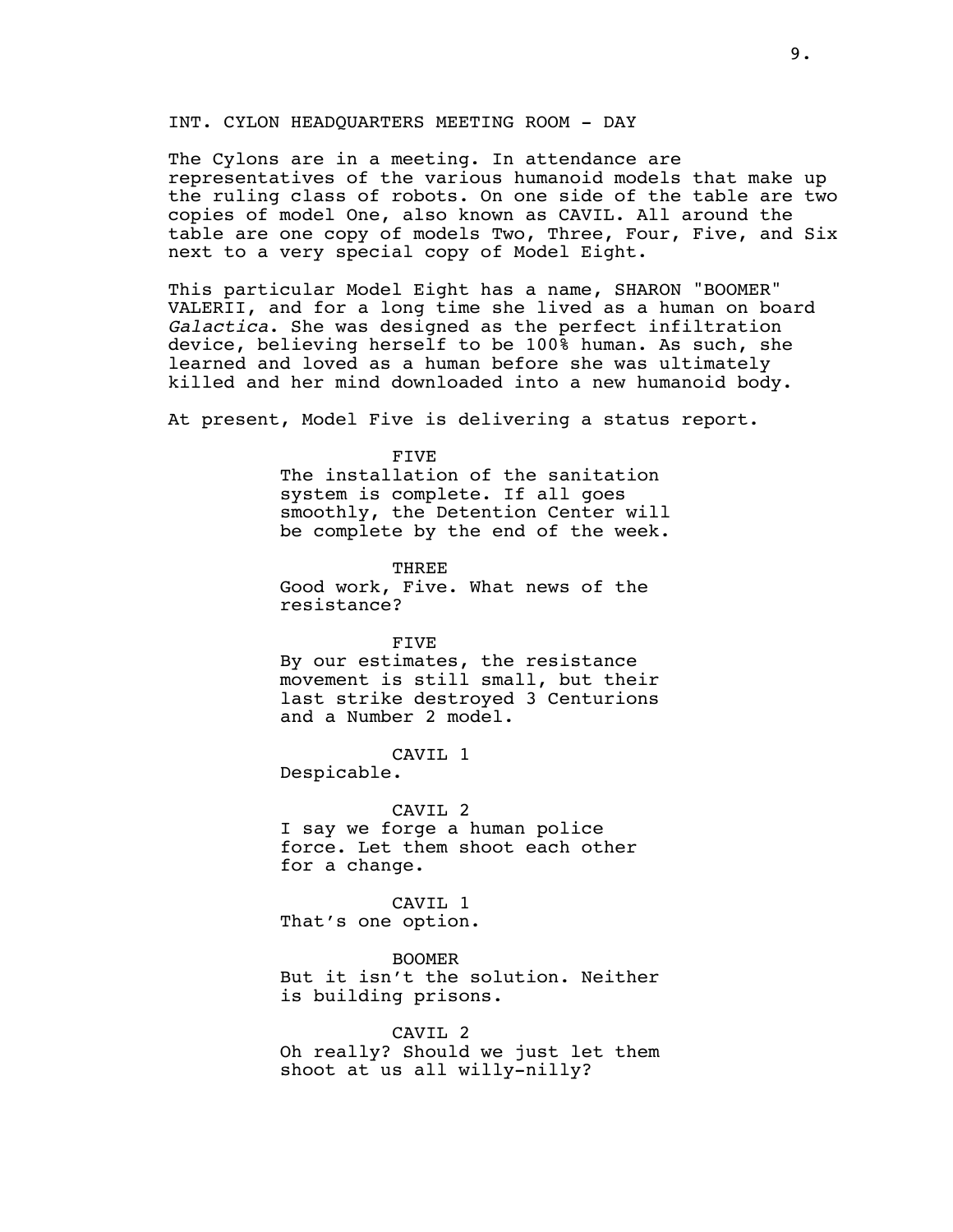BOOMER

We're forgetting why we came here.

### **THREE**

Why don't you refresh our memories, oh hero of the Cylon?

### BOOMER

We came here to start over. To build a world where Cylons and Humans can live in peace.

### FIVE

Right, except the humans haven't been living up to the "peaceful" part.

### BOOMER

And why should they? We haven't given them a reason to trust us. We haven't given them a single reason to view us as anything other than conquerors.

### CAVIL 1

From your tone, young lady, I'm getting the feeling that you're going to propose something.

#### BOOMER

A school. I propose we open a school for the human students, with Cylon teachers.

FIVE Preposterous!

**TWO** I like the idea.

FIVE Further proof of its preposterousness.

FOUR

And what would we teach them?

### BOOMER

Anything. Everything! A school will show the humans that we came here to help them, not rule them.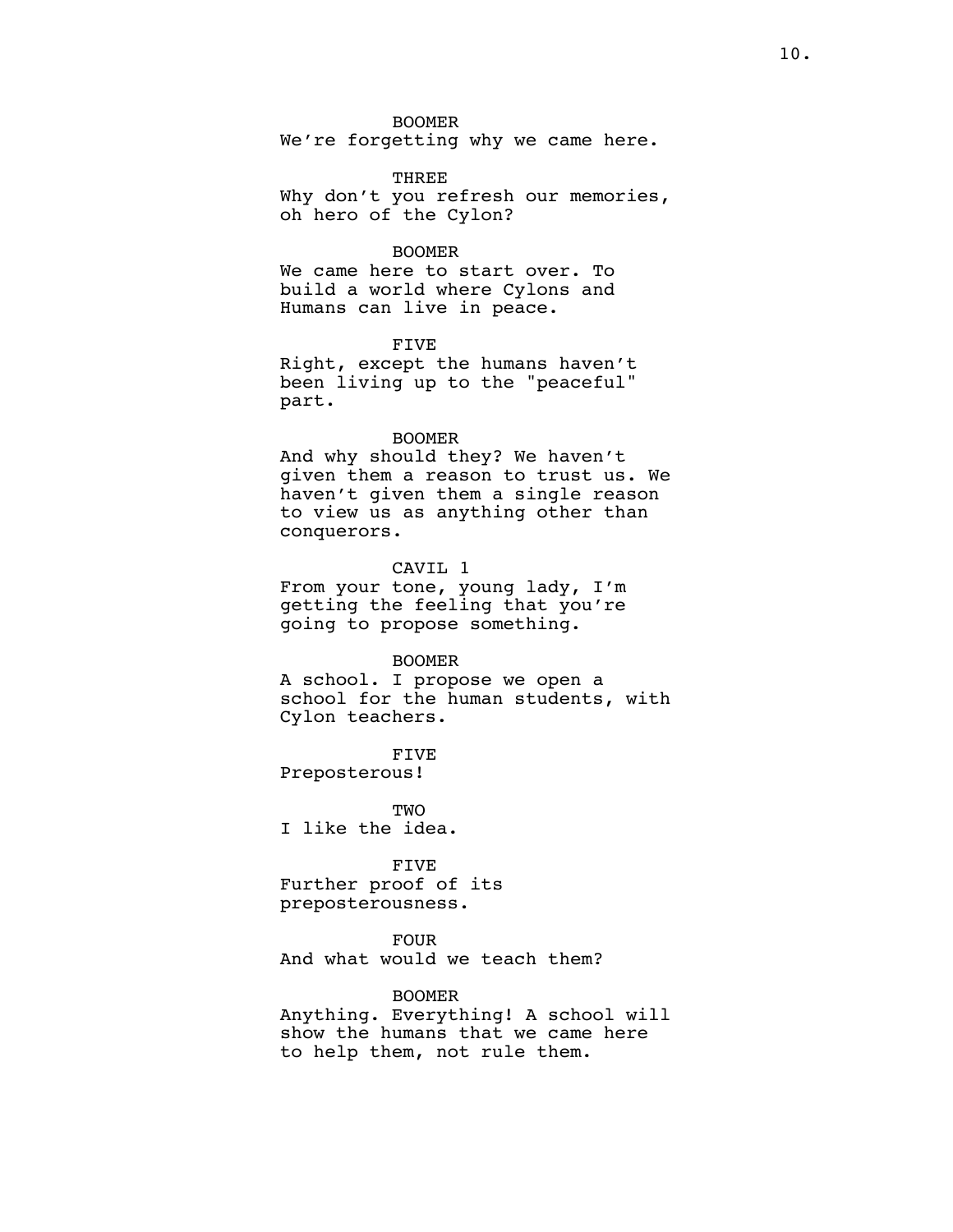THREE It sounds like a waste of resources. BOOMER No more so than building a prison for people that we came to liberate. SIX Let's put it to a vote. Majority wins. All those in favor of creating a human school. Six, Two, and Boomer raise their hands. FIVE No surprises there. SIX All those opposed? Four, Three, and Five raise their hands. **THREE** Cavil? Cavil 1 is staring deeply at Boomer. CAVIL 1 Hmmmm. I must be getting idealistic in my old age. Boomer looks at him, her face filled with hope. CAVIL 1 I vote in favor. Boomer smiles excited. Cavil smiles back. INT. GALACTICA PASSAGEWAYS

A armed squad of Marines escorts RAYMOND KALEX through the passageways of *Galactica*. Kalex is a gray-haired man, with eyes that denote kindness and a humble, yet passionate pride.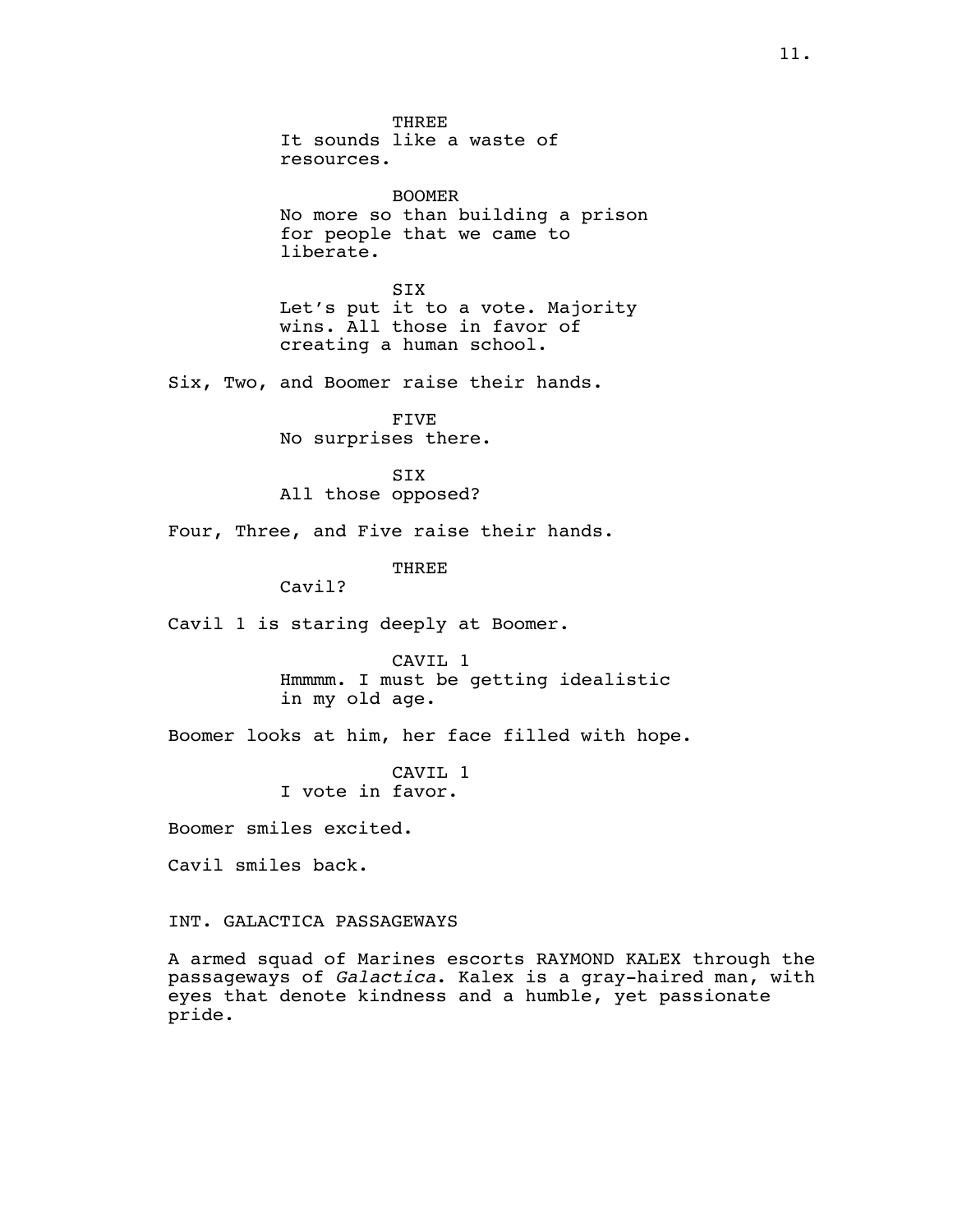INT. ADAMA'S STATEROOM

Adama is at his desk looking through various ship reports when there's a knock on his door.

ADAMA

Enter.

The door opens and Kalex is motioned to enter by one of the guards escorting him. The door closes after him.

> KALEX Admiral Adama. It's an honor to meet you, sir. I'm a great admirer.

Kalex approaches Adama and holds out his hand.

KALEX (As an introduction) Interim President Kalex.

Adama doesn't take the hand.

ADAMA

Forgive me, Mr. Kalex, but the only president I recognize is trapped on New Caprica.

Kalex takes back his hand.

KALEX

You don't have to explain anything to me, Admiral. I'm a great admirer of President Roslin as well. I was her campaign manager aboard the *Chiron.*

ADAMA

And this is how you show your appreciation? By usurping her presidency?

KALEX

Usurping? No, no. I assure you, Admiral, that no one wants President Roslin back as much as I do. I was selected for this position. I didn't choose it.

ADAMA

Right.

Adama stands and walks over to his private bar to pour himself a drink.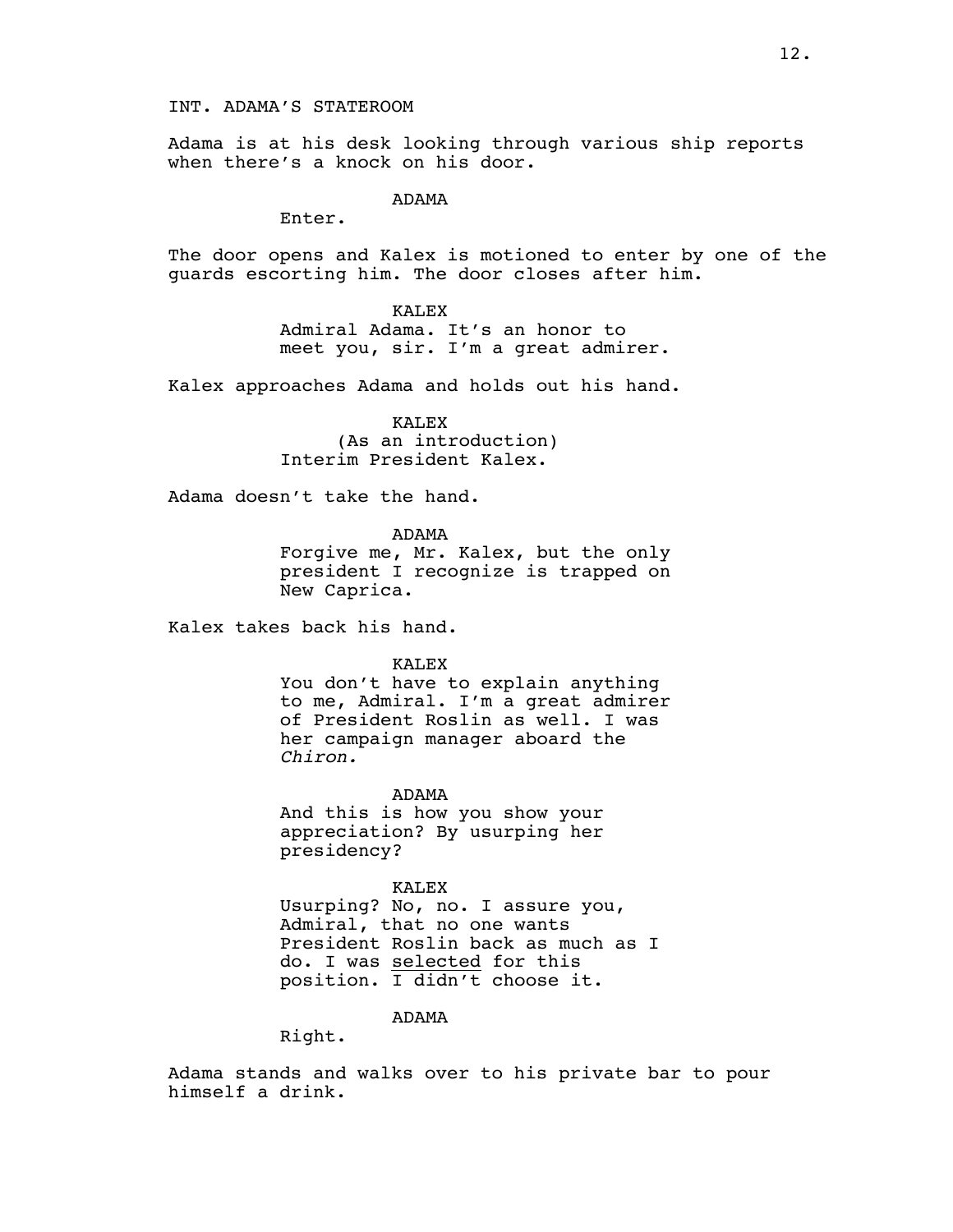The Articles of Colonization have clear parameters in place as to whom should be appointed to the Quorum of the Twelve should the legitimate government be incapacitated, disassembled, or destroyed.

Adama chugs his drink and glares at Kalex.

### KALEX

It's part of the new Quorum's duties to select an interim president until a legitimate election can be organized.

### ADAMA

Let me just stop you right there, Mr. Kalex, cause there isn't going to be a new election. Roslin is the president, and we are going to rescue her.

### KALEX

I hope you're right, Admiral. But until that happens, I've been given a duty to fulfill, just like you. And I intend to see it through.

#### ADAMA

Why don't you tell me what is it that you want, Mr. Kalex, or did you come all this way to shake my hand?

#### KALEX

The new Quorum is having its first official meeting tomorrow to discuss the current state of the fleet and vote on our next course of action.

# ADAMA

Our next course of action?

### KALEX

Whether to stage a rescue or continue the search for Earth.

### ADAMA

I'll save you, and all the other "make believe" Quorum members, the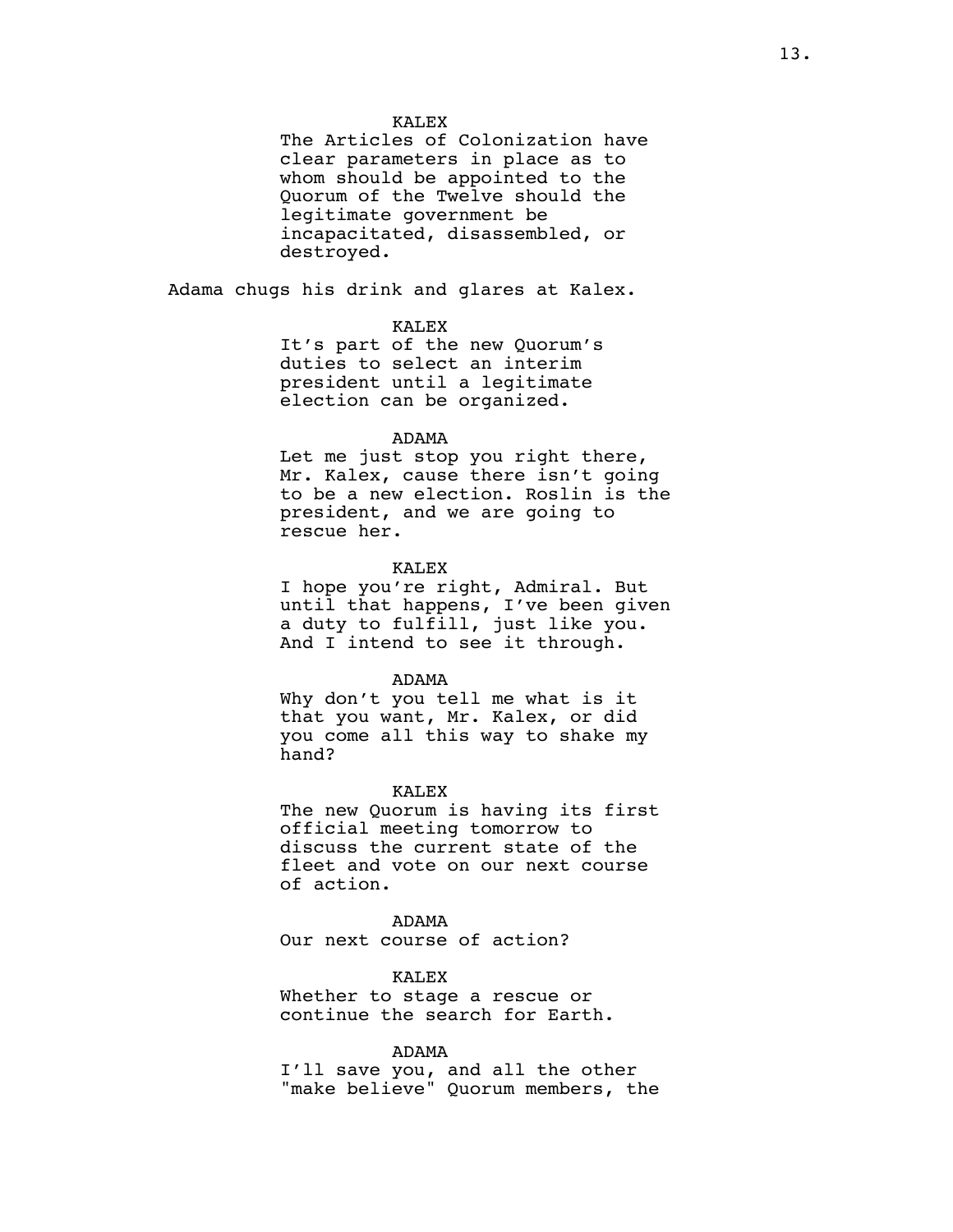### ADAMA

trouble. We are going to save the people of New Caprica, and we don't need the authorization of some pretend government to do it.

#### KALEX

Admiral, the Articles of Colonization states--

### ADAMA

(Interrupting) Don't preach the articles to me, son. I know every single last word. And I also know the intention behind them. To protect people. To help save lives. And that's exactly what  $\overline{I}$  intend to do, Mr. Kalex, regardless of what the Articles say. Now, kindly, get off my ship.

Adama walks back to this desk and sits.

KALEX

I'm sorry you feel that way, Admiral. I was hoping you'd be as open-minded as your son.

ADAMA

My son?

#### KALEX

I spoke with Commander Lee this morning, and he pledged to honor the new Quorum's decision.

Adama is in shock.

### END OF ACT ONE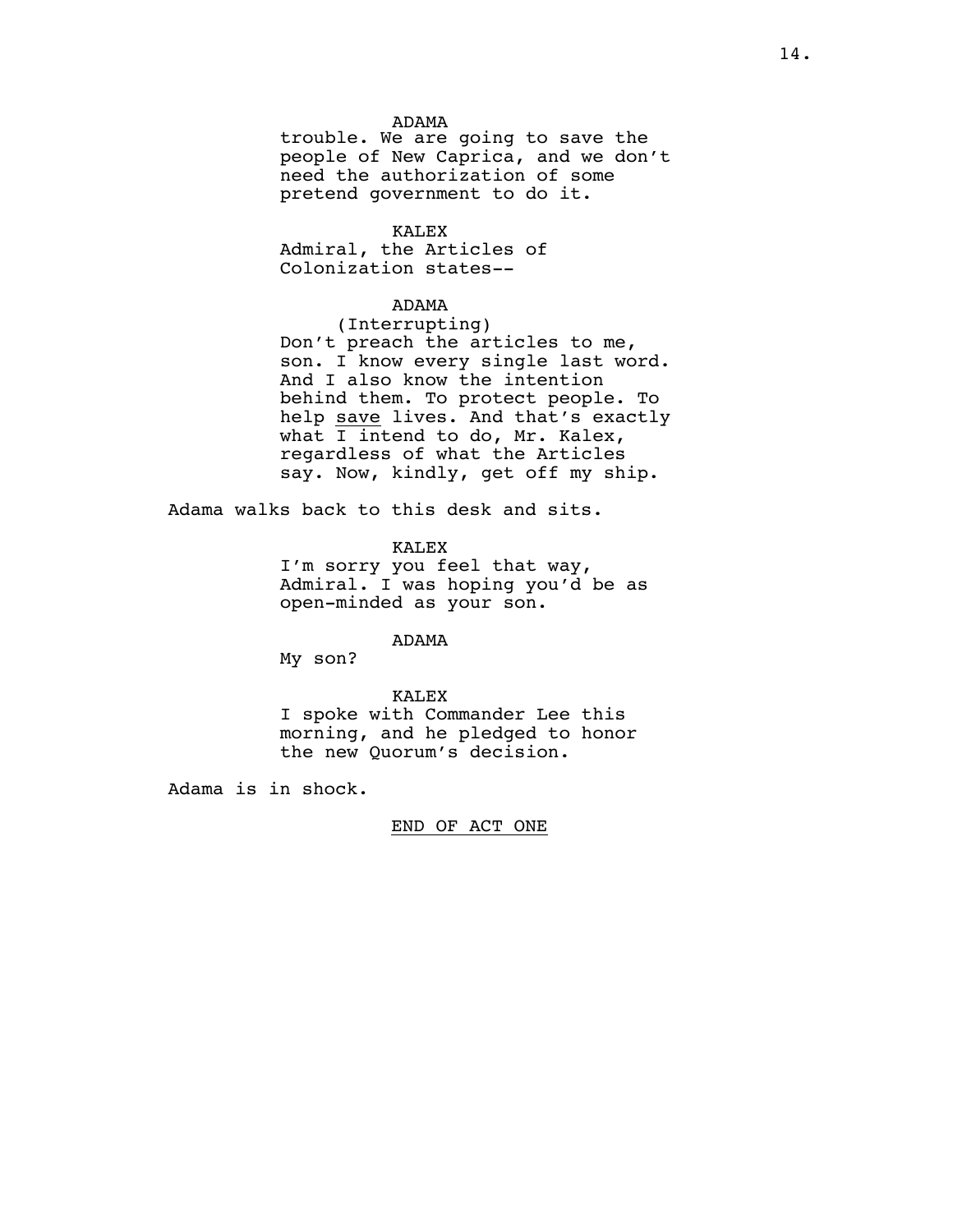### ACT TWO

EXT. NEW CAPRICA EDUCATION CENTER - DAY

SUPER: NEW CAPRICA EDUCATION CENTER

Up until yesterday, this building was one of the storage units where the Cylons kept basic supplies. But today, it is a part of history. It is the first Cylon school for humans.

INT. NEW CAPRICA EDUCATION CENTER - DAY

Cylon Centurions are moving heavy boxes out of the room, while copies of the humanoid models Six & Four align desks into an orderly row. All of this is done under Boomer's supervision.

BOOMER

(To a Centurion) Take the remaining boxes to the storage room on the ship.

The Centurion faithfully follows her orders.

VOICE O.S.) What do you know?

Boomer turns and sees Cavil enter the room.

CAVIL

It's looking more and more like a school.

BOOMER Wait until tomorrow. There won't be any evidence that this used to be a storage unit.

CAVIL Very impressive, indeed.

Cavil stands next to Boomer.

BOOMER I'm glad you came. I never got a chance to thank you for voting in my favor.

CAVIL Don't thank me. I did it for selfish purposes.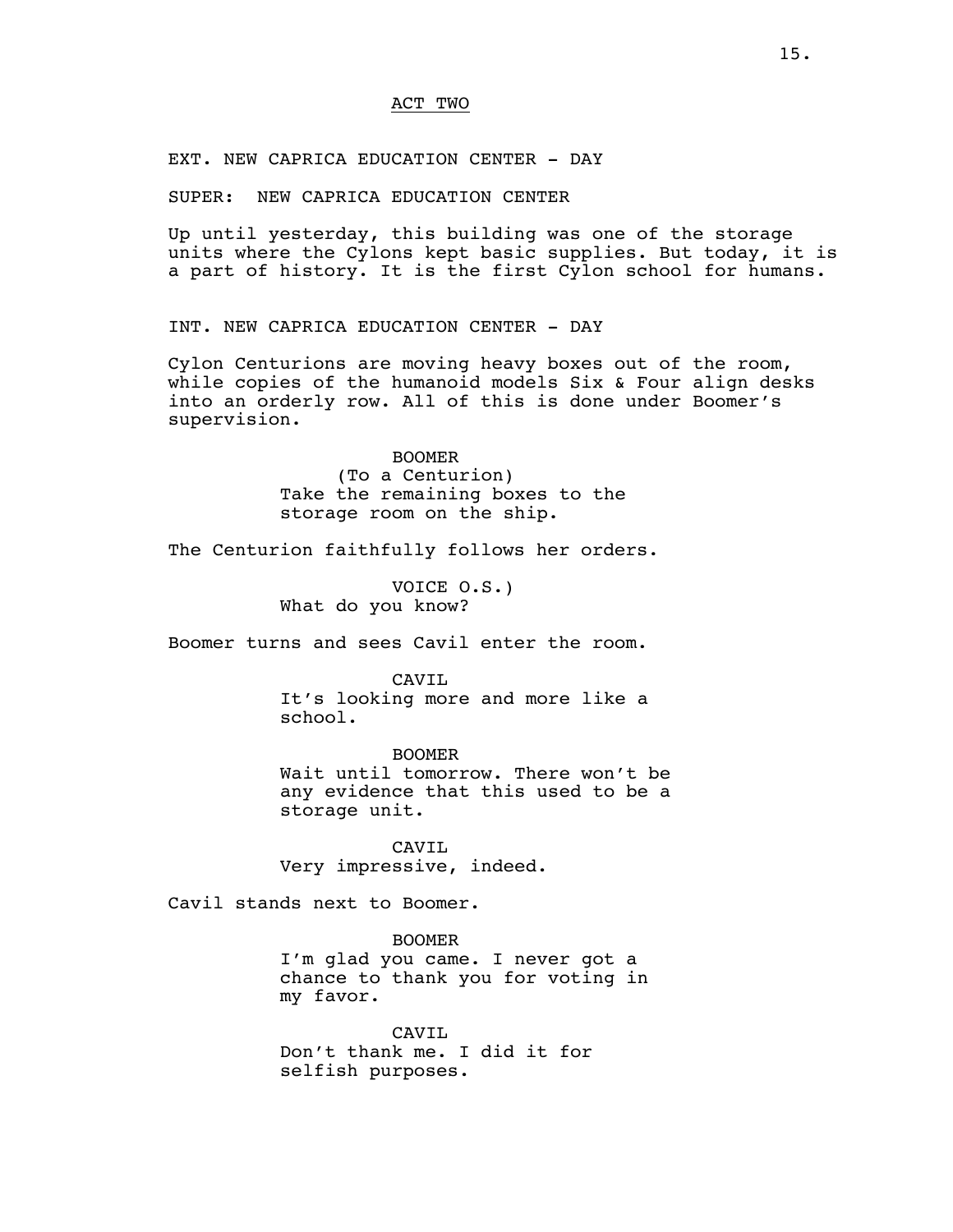(Confused) Selfish?

### CAVIL

I see a lot of potential in you, Boomer. The potential to be great, and I selfishly want to help build that potential so that I can get my footnote in the history books.

# BOOMER

(Flattered) Whatever the reason, thank you for voting for this.

She turns and watches the room slowly come together.

#### BOOMER

I just hope the students will come.

### CAVIL

The only way a human would ever go to a Cylon school was if it had the proper endorsement.

BOOMER

Endorsement?

### CAVIL

It's not enough that we, the Cylons, say it's helpful and good. The humans need to say it too.

BOOMER (Lost in thought) You're right.

#### CAVIL

It's a shame we don't have any close friends in the human population. I suppose we could force President Baltar into promoting the school, but the humans trust him even less than they trust us.

BOOMER I... I think I know someone.

Cavil stares at her curiously.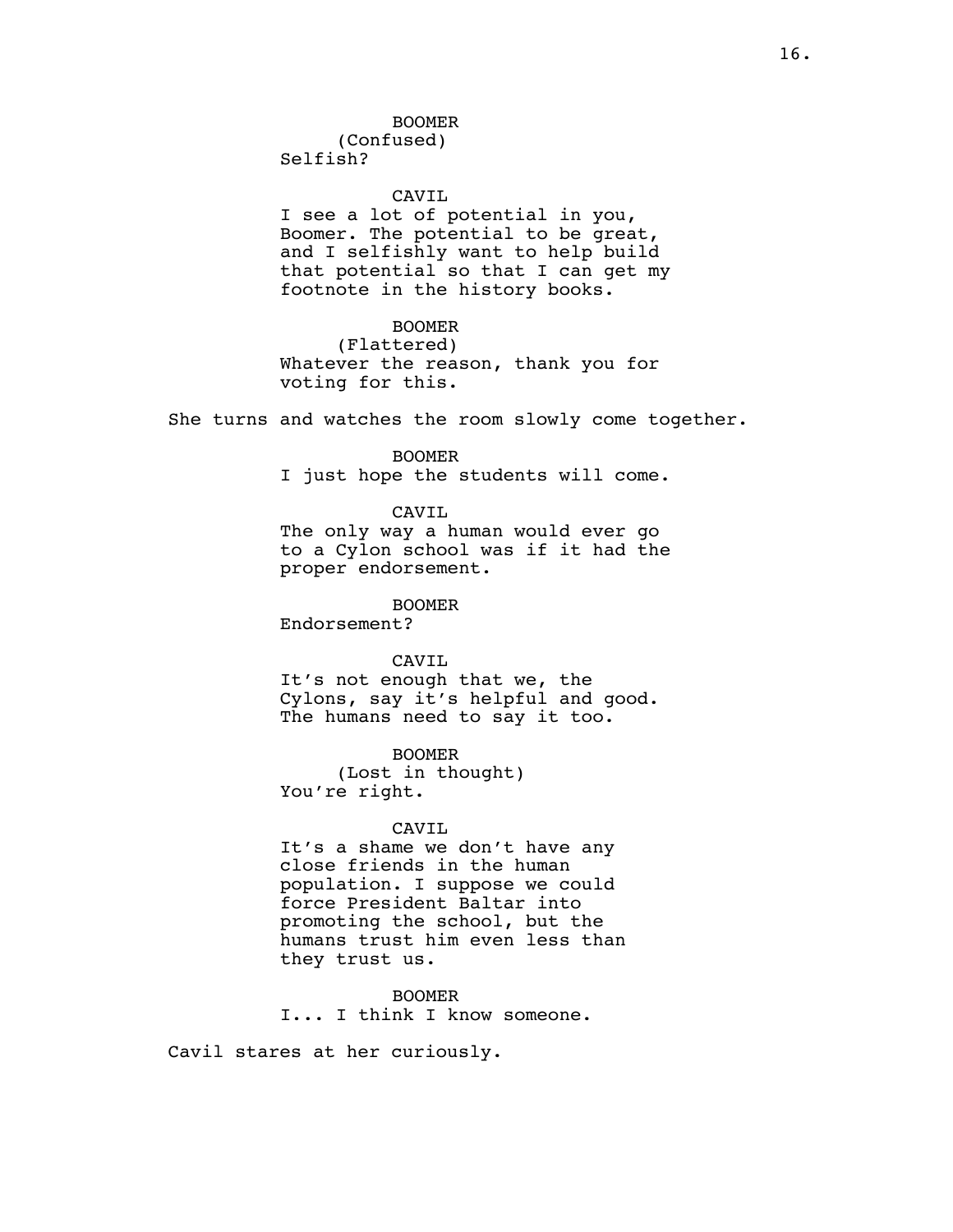Tyrol's sitting alone in his tent, contemplating the harsh words that Colonel Tigh left with him. He hears someone enter.

TYROL

Cally?

VOICE (O.S.) No, chief. It's me.

Into the main part of the tent walks Boomer, Tyrol's former lover on board *Galactica*.

Tyrol immediately rises to his feet.

TYROL (Becoming upset) What are you doing here?

BOOMER I came to talk.

TYROL.

Talk?

BOOMER I'm sorry I wasn't able to visit sooner. We've just been so busy.

**TYROL** (Finishing her thought) Taking over the human race?

BOOMER That's not what we came here to do.

TYROL (Sarcastic) Right.

BOOMER We came here to start over. To make up for the sins of the past.

TYROL Whatever you say.

Tyrol starts pacing around the room, avoiding eye contact with Boomer.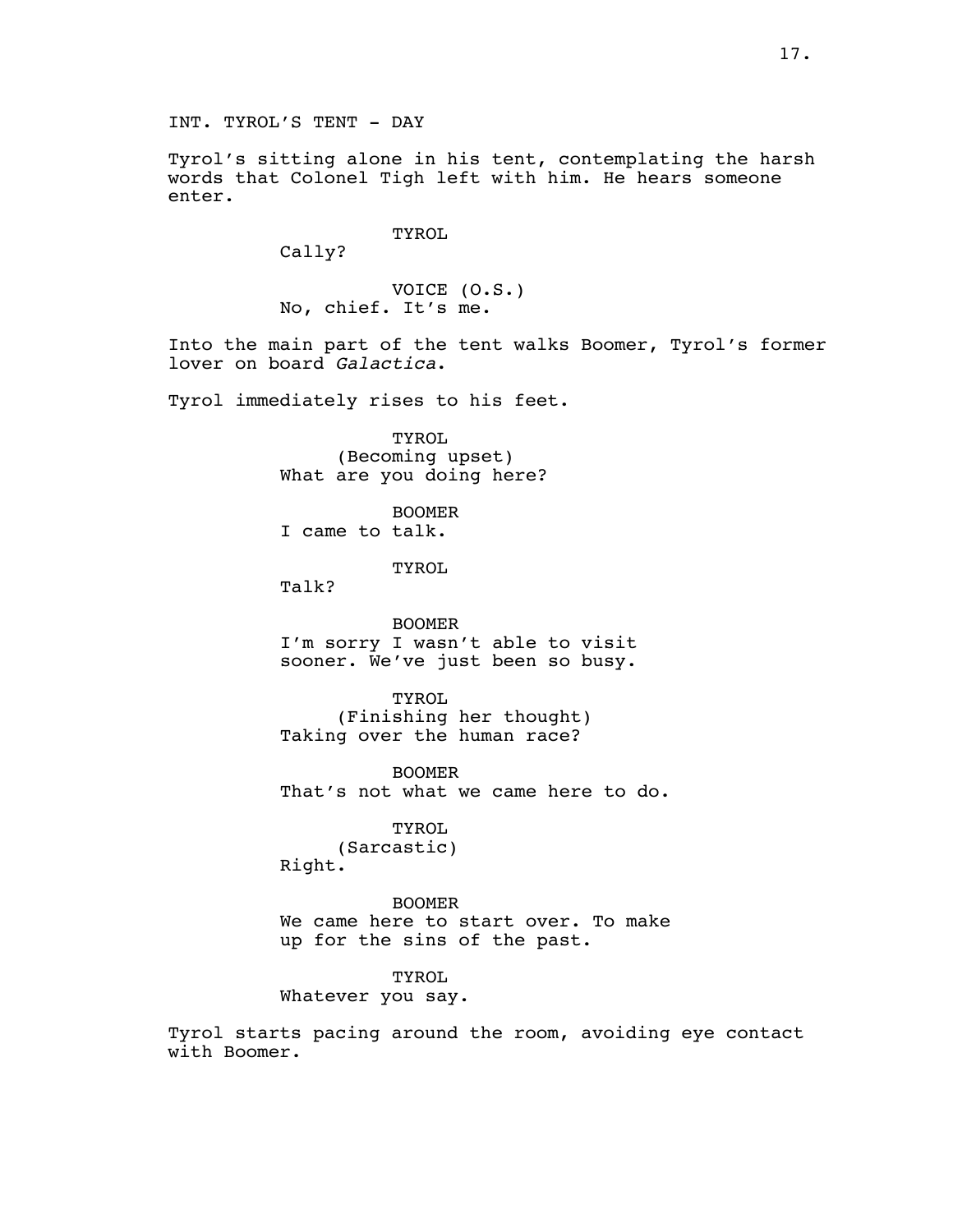Tyrol SCOFFS.

TYROL Me? Why would I help the Cylons?

BOOMER Because you're a leader, Tyrol. And a leader cares about the welfare of his people above all else.

TYROL Caring? That's a human emotion. What does a machine know about caring?

Tyrol continues pacing.

#### BOOMER

I saw it on board *Galactica*. You cared about your people and they respected you for that. They admired you.

TYROL What is it you want, exactly?

### BOOMER

All we want is your support. If you show people that it's okay to live in "peace," they will follow you.

TYROL

Support for what?

#### BOOMER

We're starting a school for human children. It's completely voluntary, but any child that wants to learn can come and receive the best education possible.

### TYROL

How generous. You know, there were plenty of good schools on the planets you blew up.

#### BOOMER

Chief, you know me. I didn't blow up anything.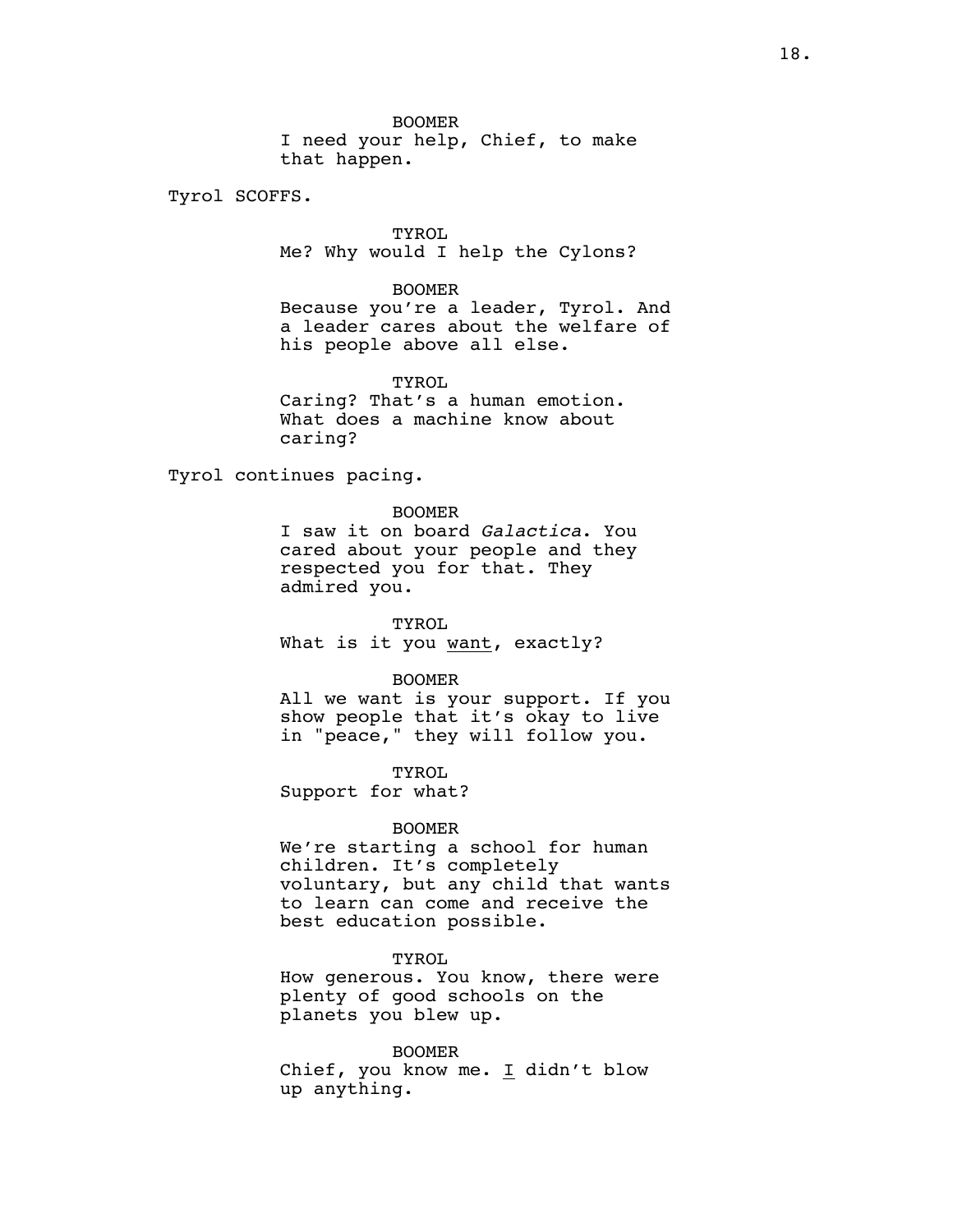Tyrol finally stops pacing, and for a moment, just a moment, he locks eyes with the woman he had once loved.

> BOOMER At some point, we're going to have to forgive each other. And it might as well be now.

TYROL I... I'll think about it...

BOOMER Great. That's great. I... I should go.

She heads toward the opening of the tent and pauses. She looks back at Tyrol, who is trying hard not to look at her.

> BOOMER Thank you, Chief. For everything.

Tyrol doesn't respond. Boomer leaves the tent.

INT. ADAMA'S STATEROOM

Adama is gently working on his ship in a bottle, his favorite pastime, when the door opens. His son, COMMANDER LEE ADAMA, captain of the Battlestar *Pegasus*, enters.

> LEE You wanted to see me, Admiral?

ADAMA Yes, I did. Shut the door.

Lee closes it.

LEE I take it by your tone, this isn't going to be a pleasant visit.

ADAMA What gives you the right to make deals with this phony excuse for a "New Quorum?"

LEE The Articles gives me the right, father. It gives us all our rights, and it mandates that a new Quorum must be established should the official government be incapacitated.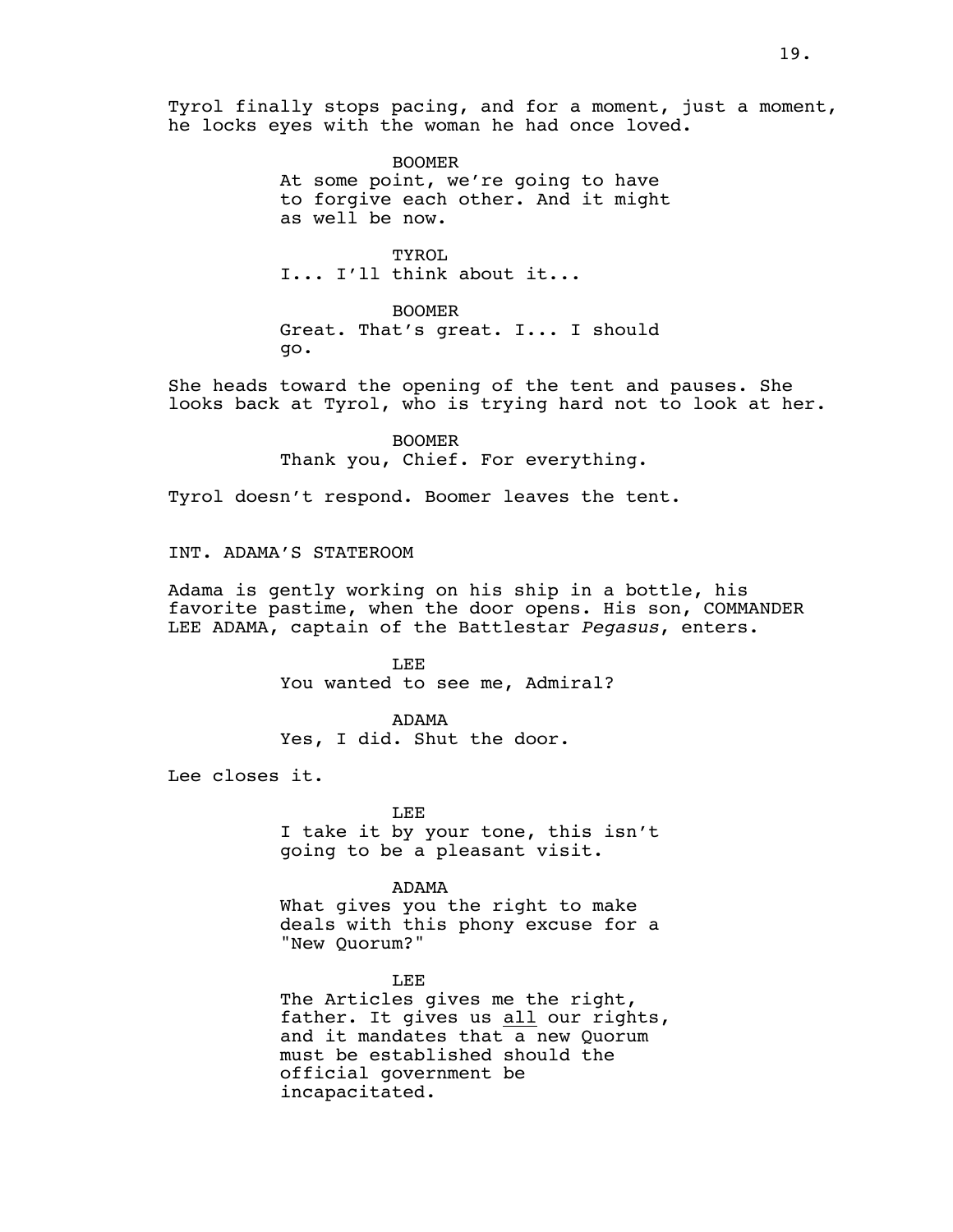ADAMA Hogwash. You'll grab any excuse to turn tail and run.

LEE Oh, I see. I'm the coward for respecting democracy.

#### ADAMA

No. You're a coward for not wanting to do everything you can to help the people we left behind. Do you even remember who they are?

LEE Of course I do.

ADAMA Do you want to abandon Colonel Tigh? Roslin? Starbuck?

#### LEE

I remember, okay! I remember. And I want them rescued as much as you do, but we have to respect the law. You are not the king of this fleet! And if you can't see that's what you're becoming then it's because you're too much of a coward to admit you're wrong.

Admiral Adama takes a minute to process his son's insulting remarks.

> ADAMA Well then. In accordance with the law, I am ordering you, as your superior officer, to get the frak off my ship.

Adama is walking out the room.

LEE Dad, I didn't...

The door SLAMS shut and Adama's gone. Lee is left alone.

SIX (V.O.) (Overlap from following scene) I supported your idea of educating the human children...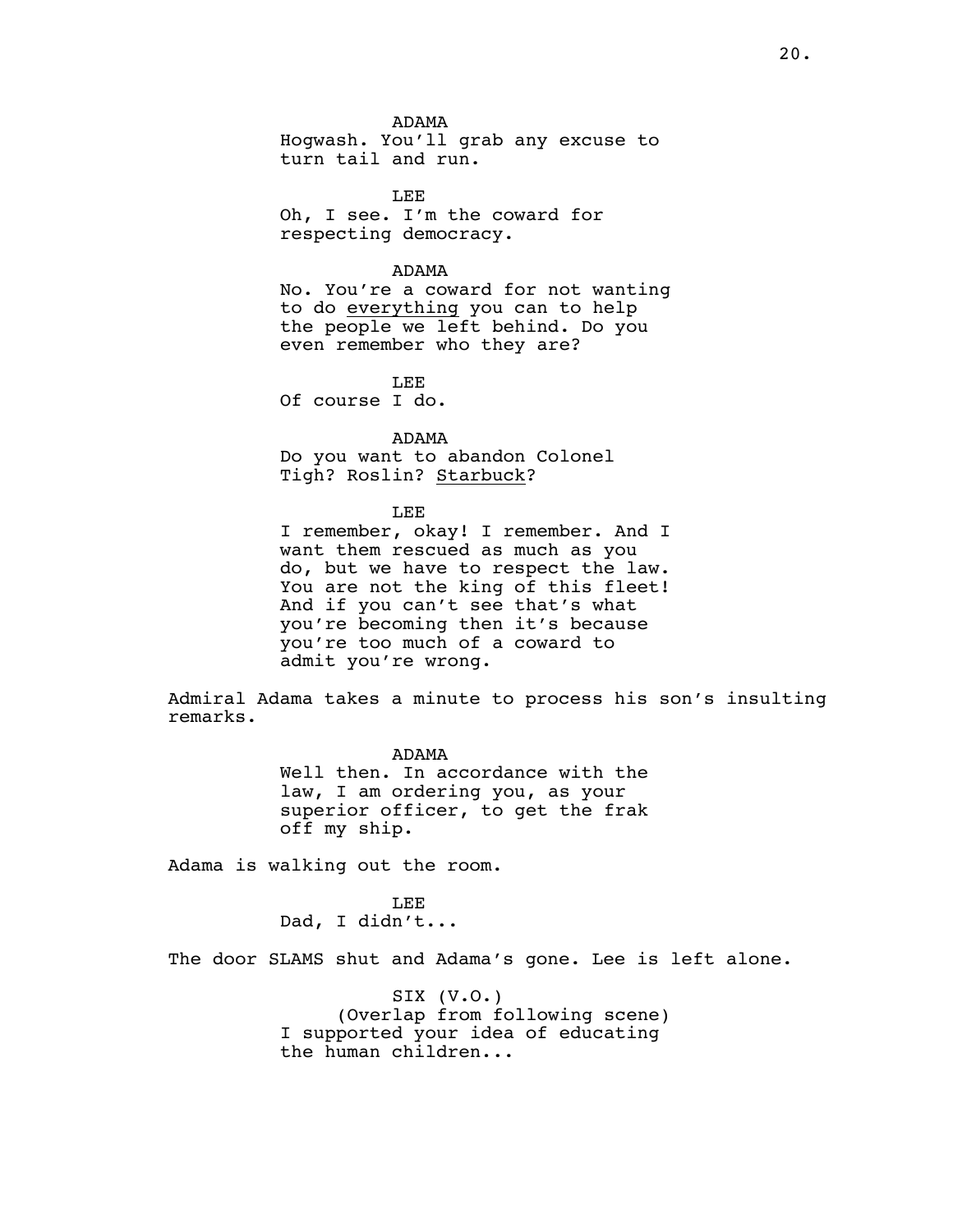INT. NEW CAPRICA EDUCATION CENTER - DAY

Boomer is putting the finishing touches on decorating the classroom. With her are a copy of the Six and Four models. The Four model is working on a television screen at the front of the class.

#### **STX**

(Finishing remark) ...But I fail to understand why you sent away the Centurion Security Detail.

BOOMER This isn't a prison, Six, and I don't want the humans getting the impression that it is.

SIX But you're leaving us dangerously exposed.

BOOMER If this whole experiment is going to work, we're going to have to learn to trust each other.

FOUR The video's online.

The TV beams to life and starts playing a video showing a Centurion robot walking alongside a human. The video NARRATOR talks over the image.

> NARRATOR Today is a new beginning.

SIX Great. Now we have everything we need...

She gestures toward the empty classroom.

SIX Except for children.

BOOMER (Worried) They'll come...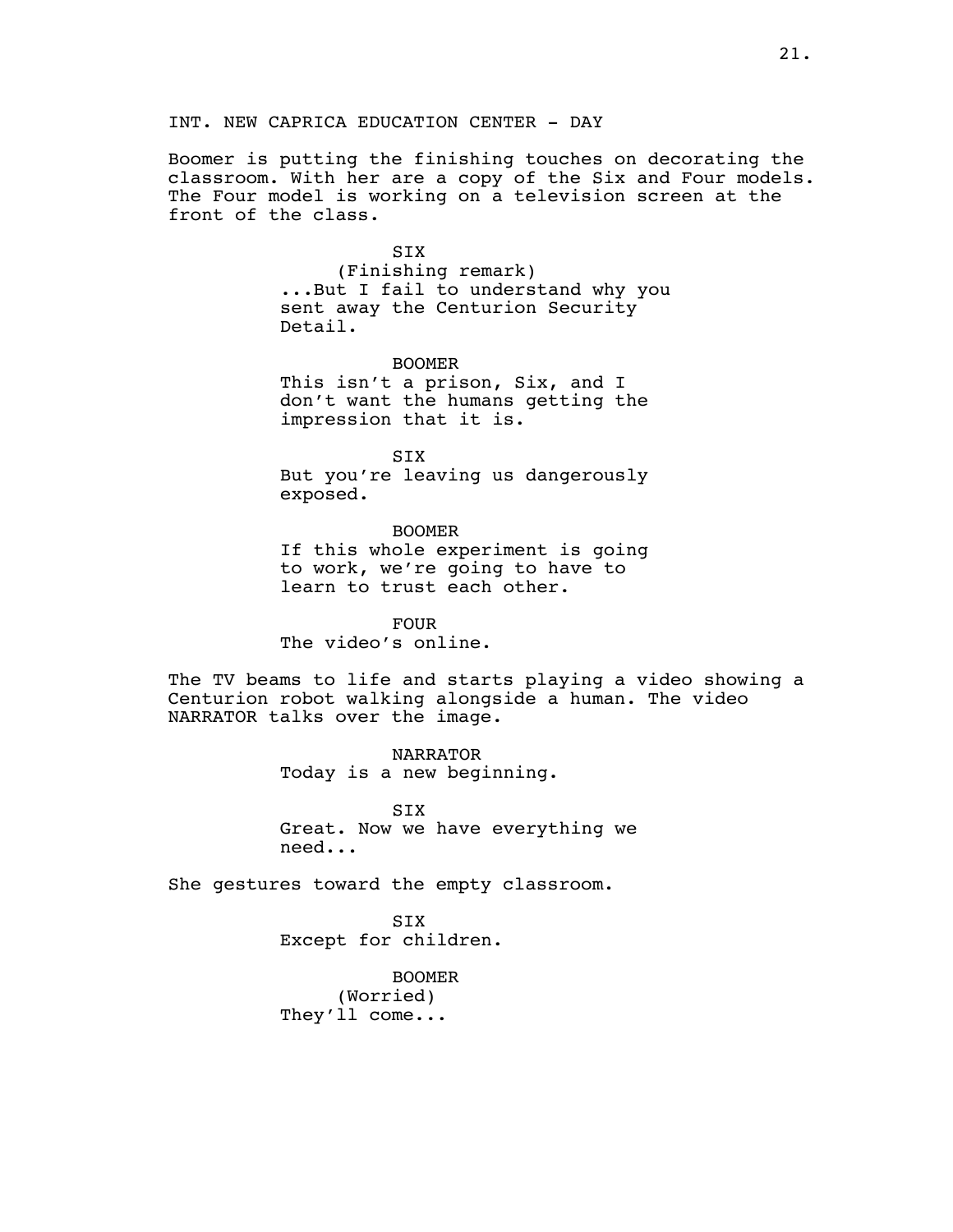The *Chiron's* meeting room is filled with SHOUTING and NOISE as the new Quorum debates the next course of action.

President Kalex tries to bring them all to order. Commander Lee watches from the corner of the room.

# KALEX

Order! Order!

The representatives quiet down.

KALEX Bickering isn't going to help us determine what's in the best interest of this fleet.

REPRESENTATIVE 1 What's in the best interest of this fleet is obvious. Survival! And the only way to accomplish this is by continuing our search for Earth!

REPRESENTATIVE 2 Have you forgotten that the people on New Caprica are a part of this fleet as well?

REPRESENTATIVE 1 We can't help them.

REPRESENTATIVE 3 We won't know that until we try.

Another representative SCOFFS at the comment.

KALEX I think we've heard enough from both sides of the argument. It's time for a vote.

Just then, the Admiral enters the conference room. Kalex stands in respect.

> KALEX Admiral Adama. I'm glad you came.

ADAMA Don't stand. I'm not staying long.

Adama looks around at the representatives in the room before speaking.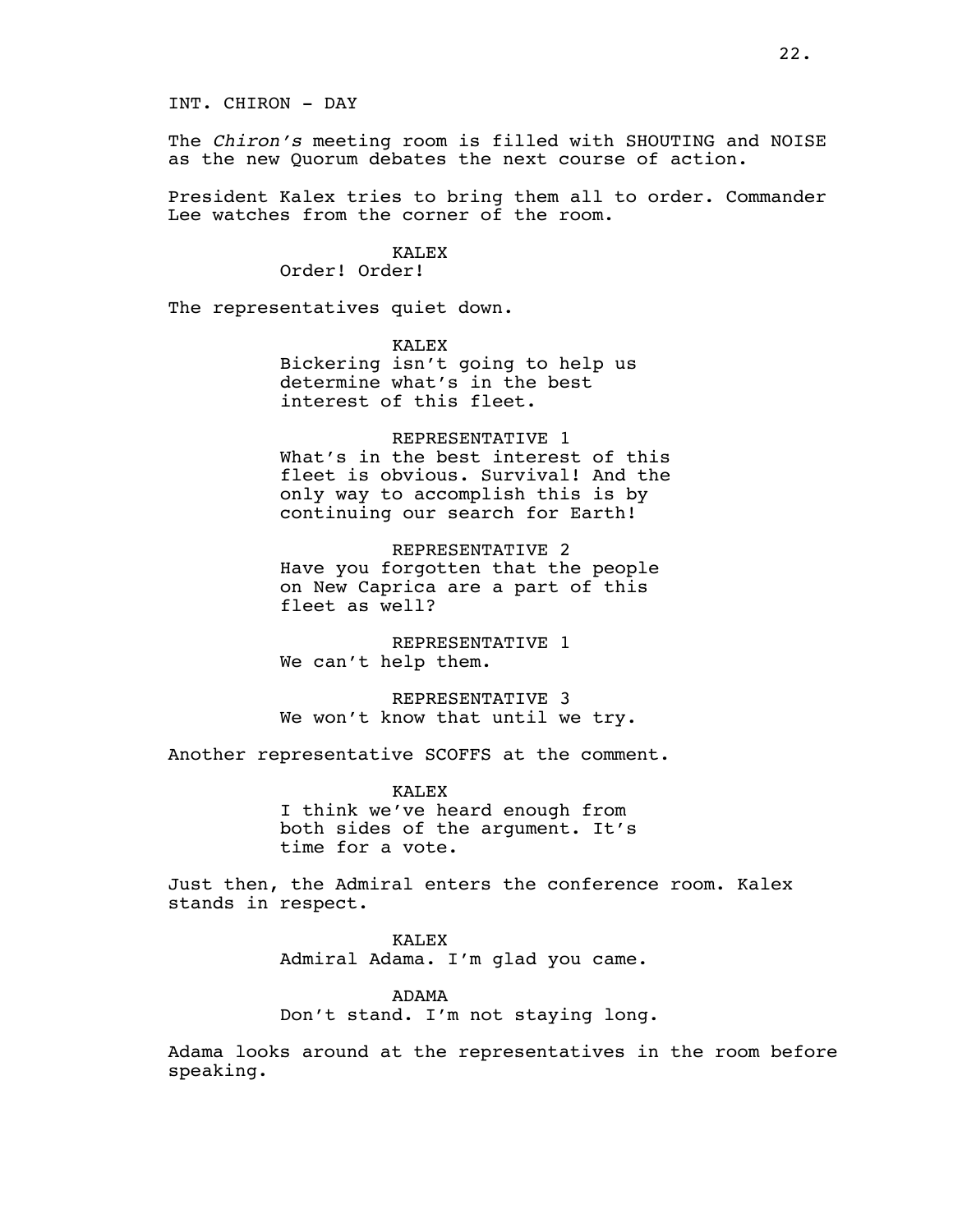#### ADAMA

When the Cylons attacked our home planets, I had every intention of returning home and destroying every single Cylon I could find. It was President Rosiln that convinced me otherwise. She taught me that the survival of our species outweighs the thirst for vengeance. And now, we're in a similar position once again.

Kalex looks up at Adama with admiration.

#### ADAMA

But what I've come to see is that there are different kinds of survival, and it would not benefit the human race to stay alive but lose our souls. Just surviving is not enough.

Adama's gaze drifts over to Lee.

ADAMA

We can not abandon the people we love and still call ourselves human, civilized. We'd be no better than machines. And I know I, for one, couldn't live with that.

Adama stares staunchly at Lee before walking out of the room.

INT. NEW CAPRICA EDUCATION CENTER - DAY

The room is empty except for the three Cylons, all of them sitting around bored. The video is looping.

> SIX Could someone please shut off that drivel? I'm about to go insane.

### FOUR

I think it's time to call it quits.

Boomer SIGHS. Then she notices someone slowly enter the room. She looks over and sees BOXEY, a young boy Boomer had rescued from Caprica at the start of the war.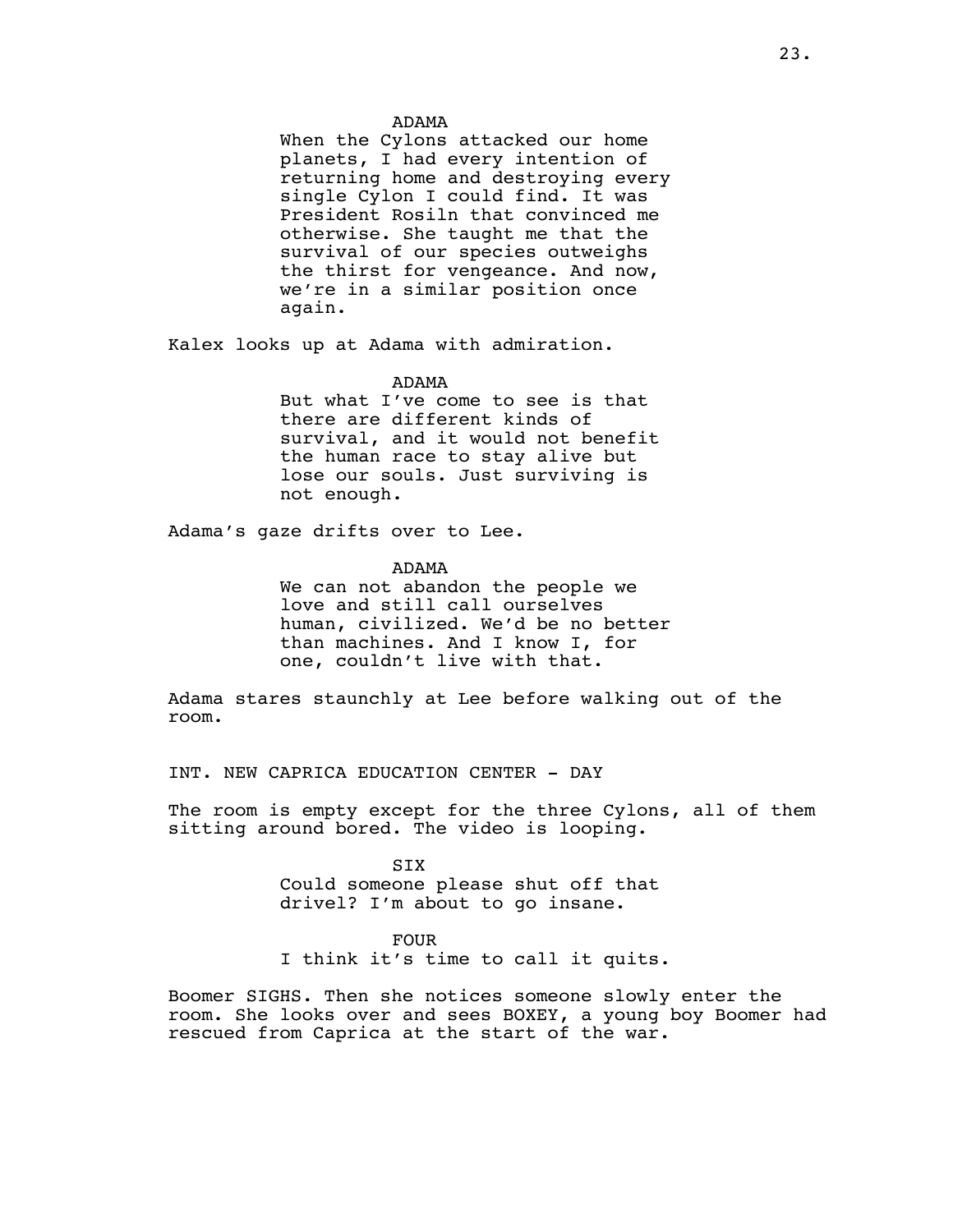BOOMER

Boxey!

**STX** You know that human?

BOOMER We escaped Caprica together.

The boy seems lost, confused. Boomer walks over to him.

BOOMER

How have you been, Boxey?

He looks down, not answering. Boomer kneels down next to him.

> BOOMER Is everything okay?

Boxey is still looking away.

BOOMER

You're safe here, Boxey. No one's going to hurt you, I promise.

Finally, he looks her in the eyes. Boomer smiles at him, but then the young boy pulls out a knife and stabs her in the neck.

Boomer falls to the ground and Boxey keeps stabbing her. He gets on top and shouts as he stabs...

BOXEY

AHHHHHHHH!

END OF ACT TWO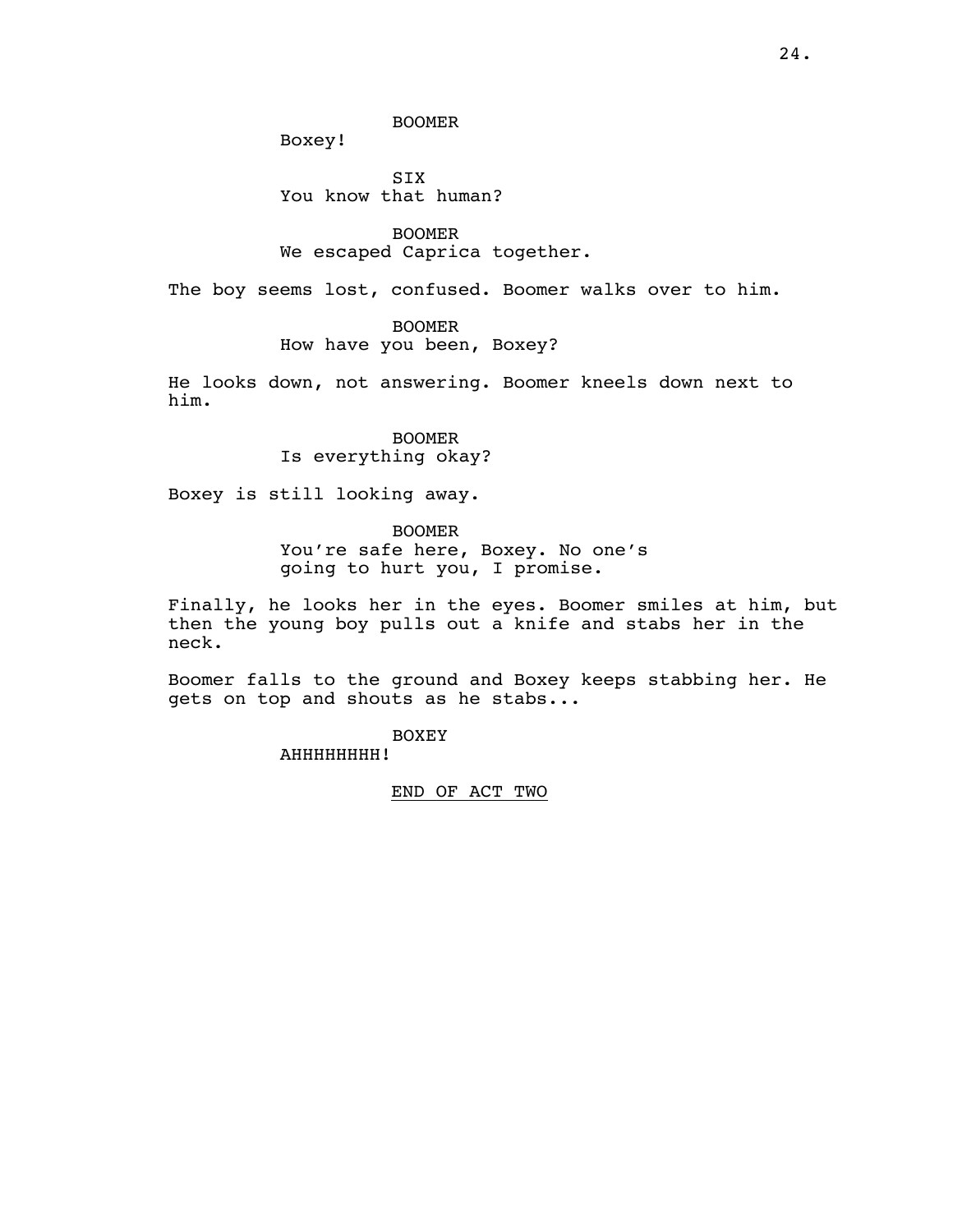INT. TYROL'S TENT - DAY

Tyrol enters the tent with more groceries. Cally is playing with Nicholas in the main room.

> CALLY Any meat at the market?

TYROL No. Nothing yet.

CALLY Gods. I don't know how long we can live like this.

TYROL As long as we have to.

Tyrol hands her a small piece of bread.

CALLY Did you hear about the school they made?

TYROL Yeah, I heard.

### CALLY

I guess it's not much longer now till we're all singing the Cylon National Anthem.

TYROL You trying to tell me something, Cally?

CALLY Colonel said you passed on the resistance.

TYROL We have a child now.

Tyrol kneels down and caresses his son.

CALLY

And that's exactly why we need to be a part of this. I don't want my boy to grow up to be some robot's slave.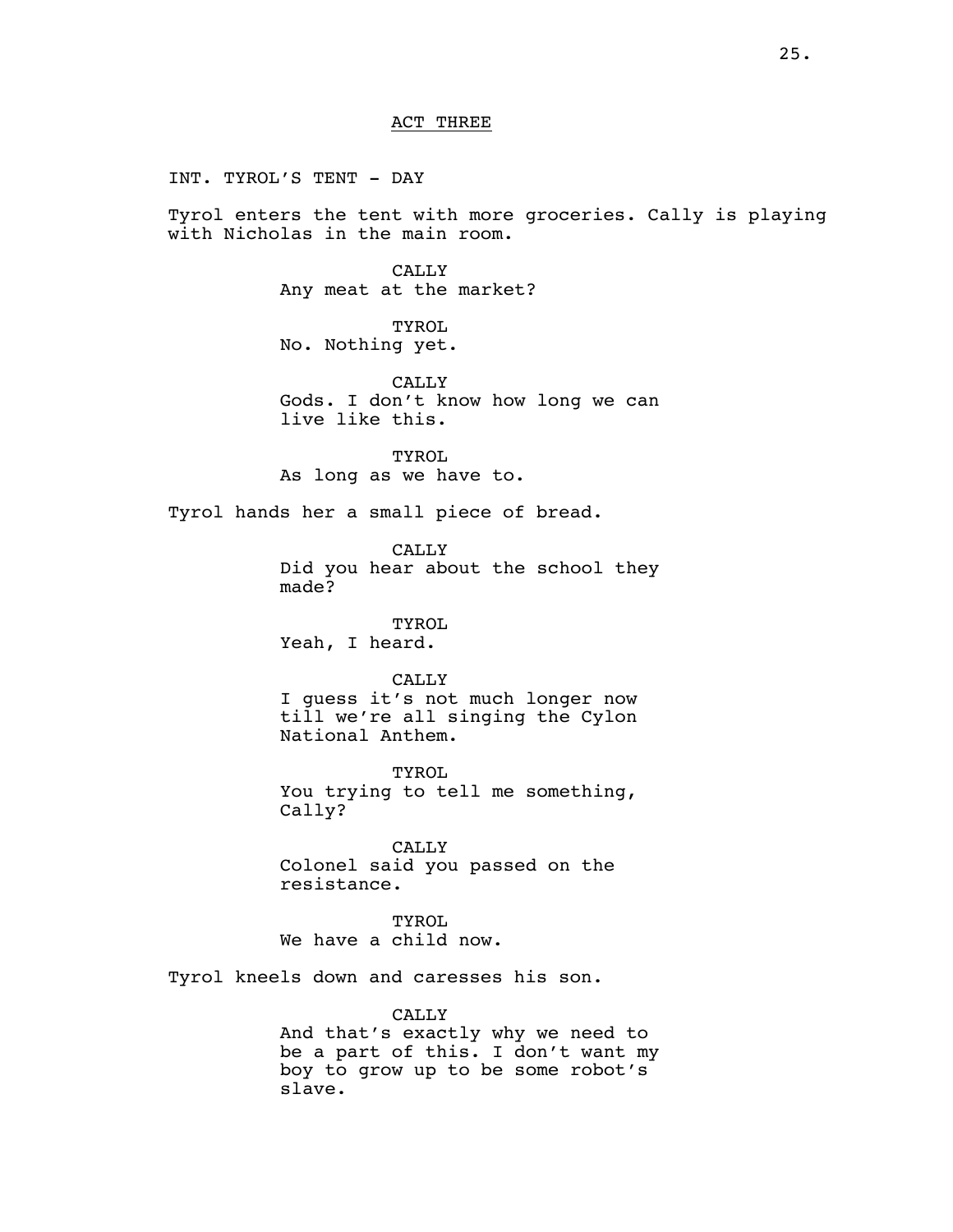CALLY At some point, it's going to come down to us or them. We need to do something now.

Tyrol stands.

TYROL I... I need to go for a walk. Think things through.

He kisses her on the forehead.

**TYROL** I'll be back soon.

Cally watches him leave while holding their baby in her arms.

INT. RESURRECTION CHAMBER - DAY

Boomer awakens in the amniotic fluid of the resurrection chamber. As is common during resurrection, Boomer is gasping for breath and disoriented. But soon a hand grabs hers. It belongs to Cavil.

> CAVIL There, there. Everything's going to be all right.

She starts to calm down.

BOOMER (V.O.) (Overlap from following scene) I just don't understand...

INT. CYLON HEADQUARTERS MEETING ROOM- DAY

Cavil hands Boomer a glass of water, which she takes. She's sitting at the meeting table, a blanket draped over her shoulders.

> BOOMER (Finishing remark) ...How can someone so young be so filled with rage?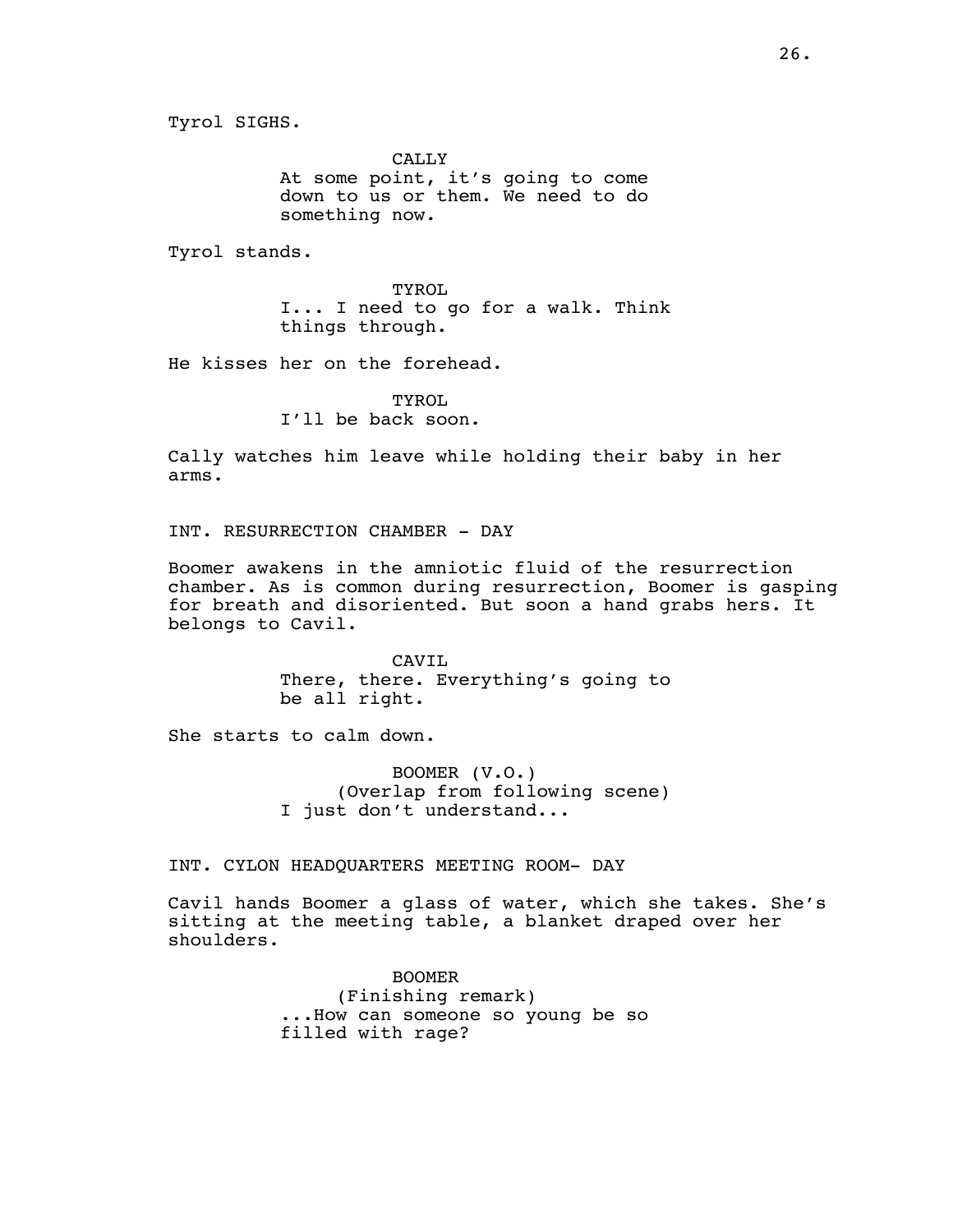CAVIL Because no matter what age he may be, he's only human.

Boomer looks down.

### CAVIL

That boy did to you what every single man, woman, and child on this planet has been aching to do to us since we arrived.

He CHUCKLES.

CAVIL

Funny that the only one with the guts to do it was a 10-year-old boy.

BOOMER They're not all like that.

#### CAVIL

And yet we can't find an example of any other kind. Humans are a violent, selfish race, and the sooner you realize this, the less surprised you'll be by their actions.

BOOMER He's just a confused little boy.

#### CAVIL

Slash murdering psychopath. Not the first in human history, I might add.

He puts his hand on her shoulder, intimately.

#### CAVIL

You saved that boy's life, but all he cares to remember now is how you killed his family. Humans will always gravitate to the worst in them, and stifle anything good.

### BOOMER

I know I can reach him.

CAVIL I'm afraid reaching him may be harder than you think.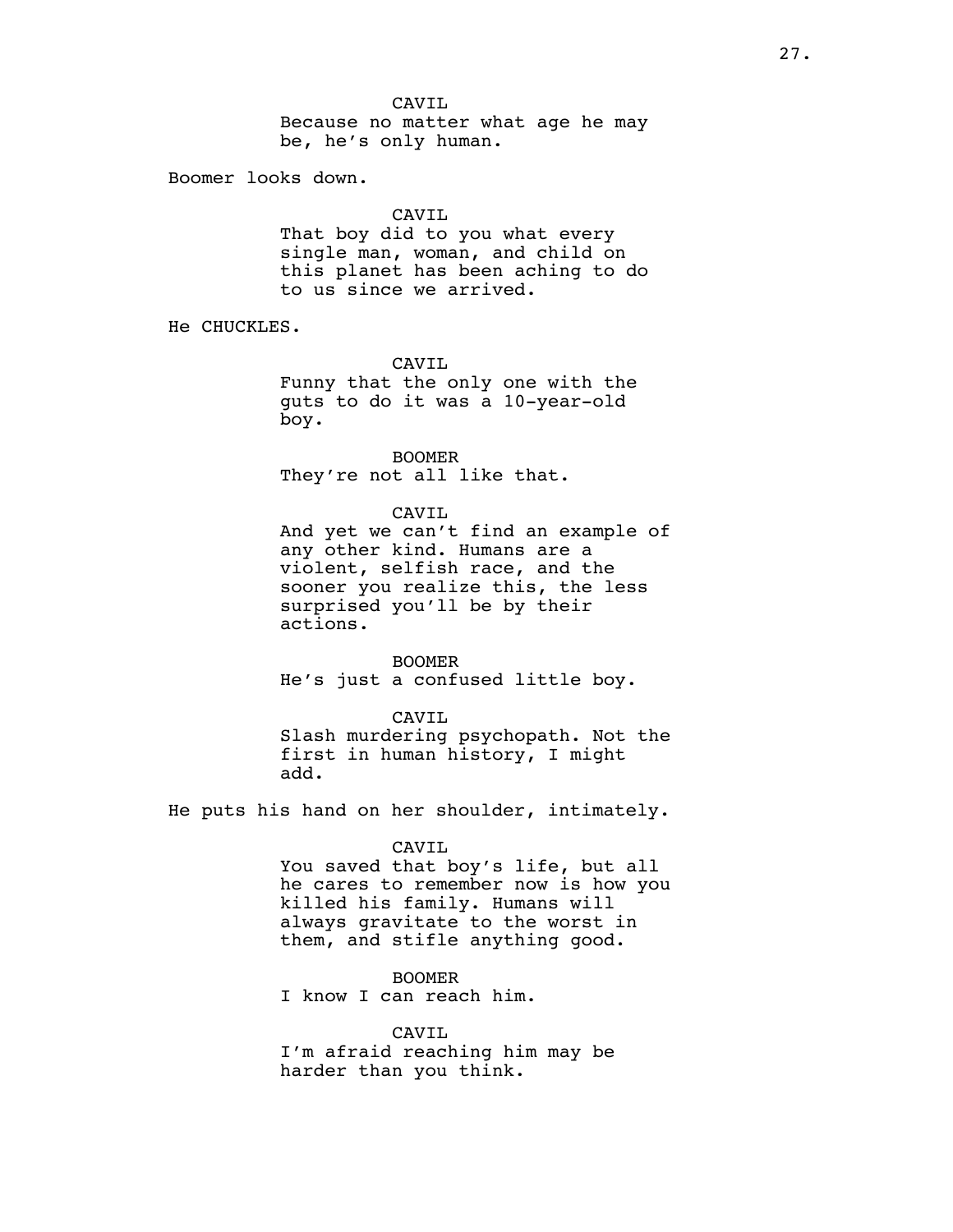BOOMER What do you mean? Where is he?

CAVT<sub>L</sub> Young Boxey has the honor of being the very first resident of New Caprica's Detention Center.

The glass of water falls from Boomer's hand and crashes onto the floor.

> BOOMER (Shocked & Upset)

She gets up and storms out of the room. Cavil watches her leave, a menacing smile on his face.

EXT. NEW CAPRICA DETENTION CENTER - DAY

SUPER: NEW CAPRICA DETENTION CENTER

No!

The cold, rectangular building stands out as warning to all humans who would defy Cylon ordinances.

INT. NEW CAPRICA DETENTION CENTER - DAY

Boomer marches down the halls past other Cylon models. She finally reaches Boxey's cell, but is blocked from entering by a copy of model FIVE.

> FIVE How can we help you?

> > BOOMER

Open it.

FIVE I don't think you have the authorization to--

BOOMER (Furious) Open it, NOW!

> FIVE (Smirks)

Right.

The Cylon turns to open the door.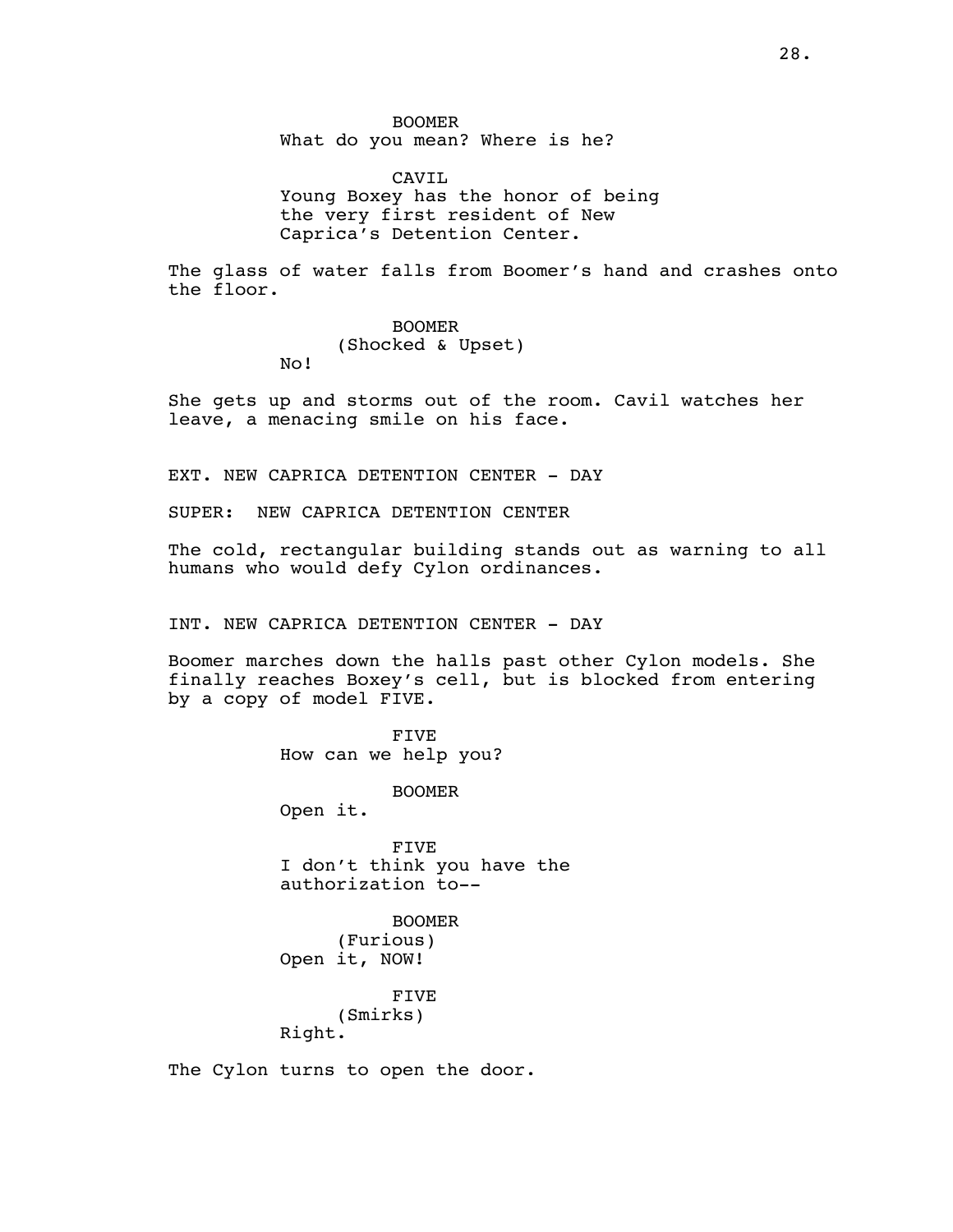INT. CELL - DAY

The harsh, unrelenting ceiling light rains down on Boxey, who is cowering in the corner. He hears the cell door jangle, then open.

Boomer walks in and sees Boxey, fresh bruises on his arms and face.

BOOMER

Boxey...

Boxey looks away, scared.

BOOMER

I...

She searches for the words, but finds none.

BOOMER You're free to go.

Boxey gets up slowly, cautiously, and moves toward the door. As he's about to leave, Boomer calls out to him.

BOOMER

Boxey.

He hesitates.

BOOMER I... I'm sorry.

Boxey rushes out the room without looking back.

FIVE Okay, then. What now?

BOOMER We try again.

Boomer marches out of the prison cell.

EXT. NEW CAPRICA STREETS - DAY

Tyrol is walking through the city streets with a troubled heart and a mind storming with thoughts and memories.

INSERT FLASHBACK - SCENE FROM MINISERIES EPISODE 1

Tyrol and Boomer walk into a small walk-in storage locker crammed with tools. They're arguing loudly about the gymbal on Boomer's raptor.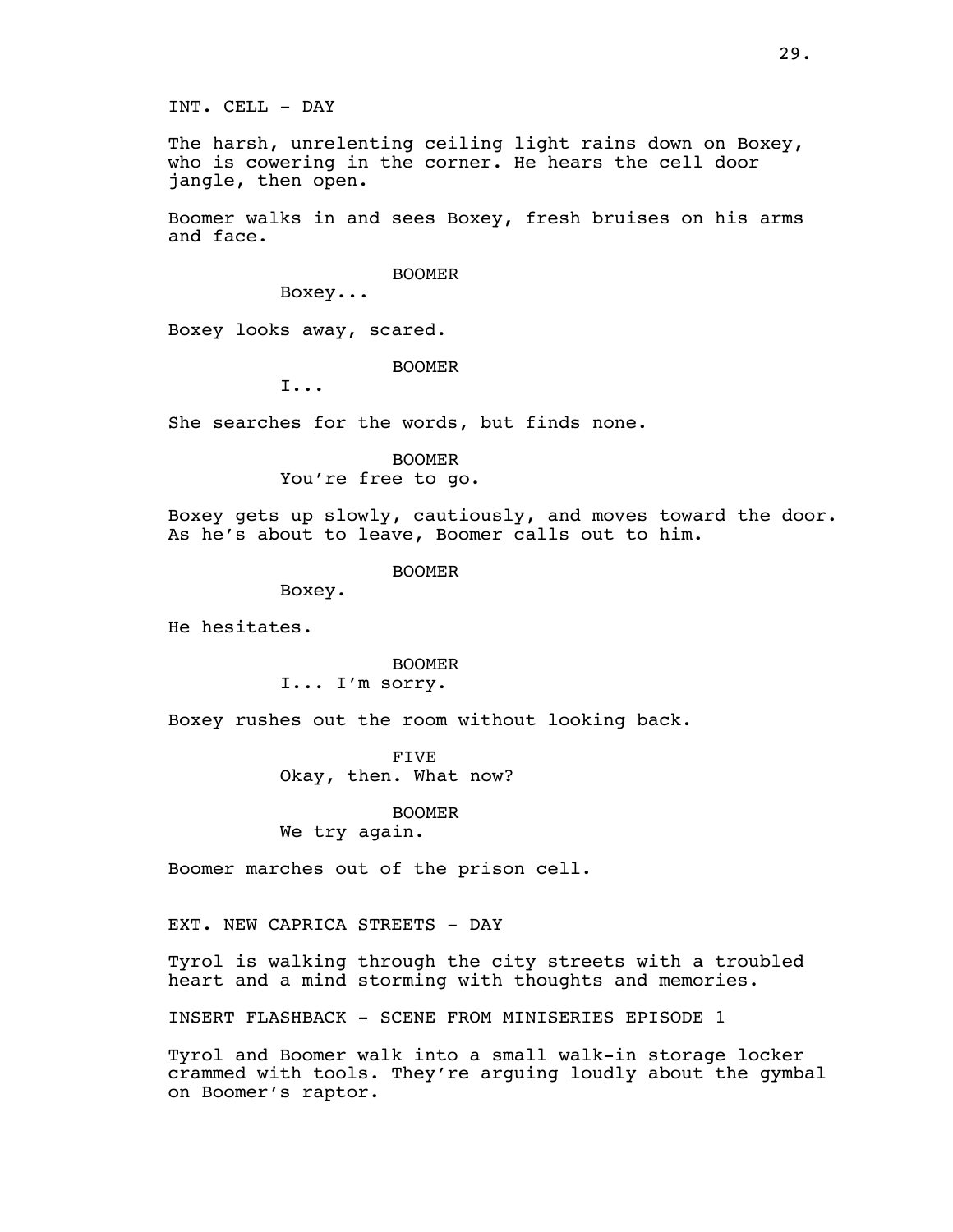TYROL (Mid-sentence) -- every system that's ever been installed in every spacecraft on my hangar deck.

BOOMER (Mocking him) -- system that's ever been installed in every spacecraft on my hangar deck.

They stop and stare at each other, toe to toe as the hatch swings shut behind them. There's a pause... And then they fall into each other's arms and share the deeply passionate, hungry kisses of two forbidden lovers who have to grab every moment they can.

> BOOMER That gymbal is broken...

TYROL Shut up. (beat) Sir.

They continue their embrace...

BACK TO SCENE

Tyrol tries to shake the memories from his head and walk on, but others soon come to surface.

INSERT FLASHBACK - SCENE FROM EPISODE 102

Boomer is panicking at the thought that she might be a Cylon and that she might have unwittingly stolen a bomb detonator. Tyrol tries to calm her down.

> BOOMER (To Tyrol) Did you find the detonator?

TYROL Yes, I did, I gave it to the master-at-arms.

BOOMER (Freaking out) What?!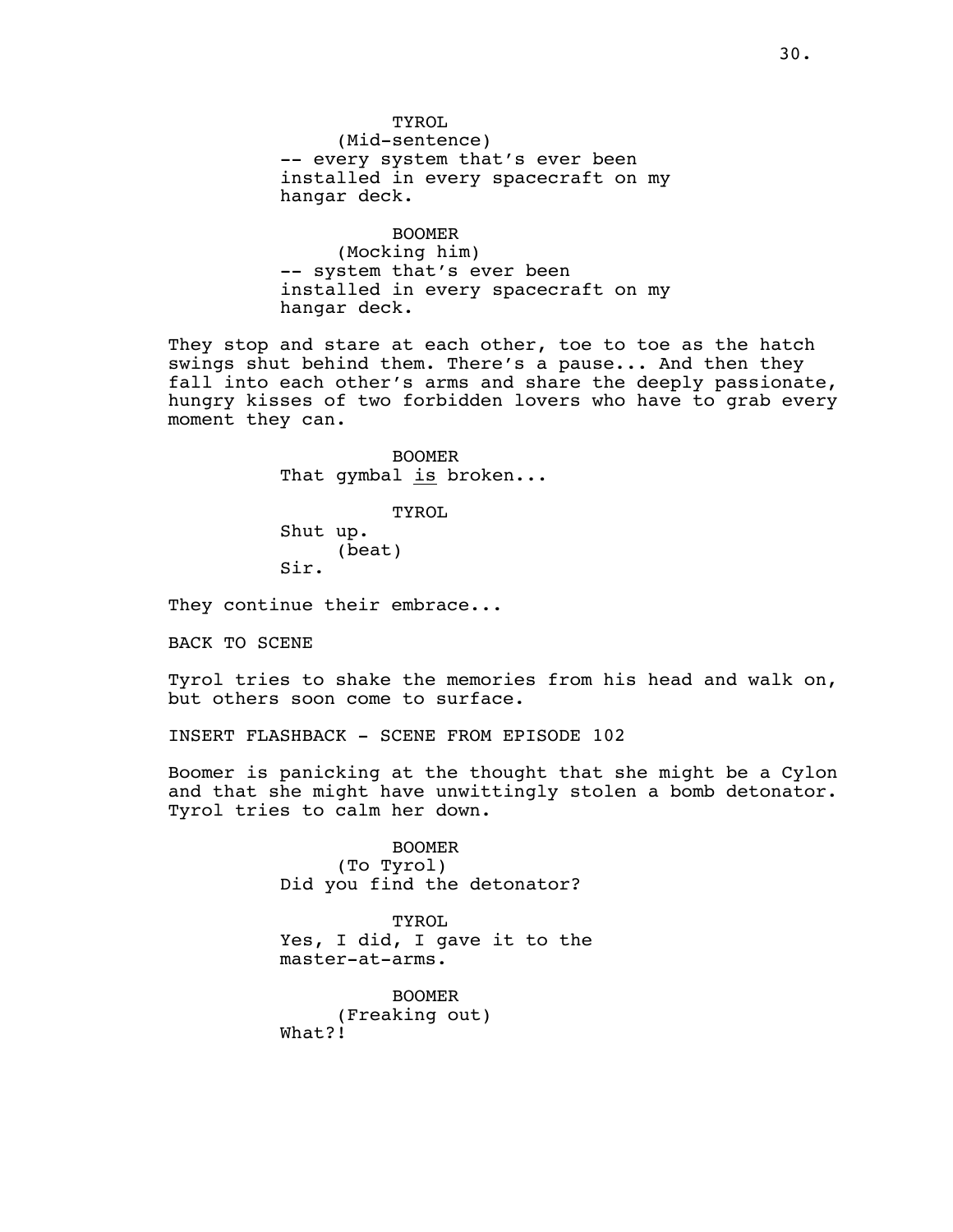Hey, no, no, I told her I found it during maintenance. Listen, calm down. This is the best way to go about this, okay? Look, that puts them on the same trail that we're on, doesn't raise any suspicion to you.

Boomer is still very nervous.

TYROL Listen. Hey, hey, hey... trust me on this, Sharon. I'm not gonna let anything happen to you, okay?

BOOMER

Okay.

BACK TO SCENE

Tyrol smacks the side of his face, trying to stop the tide of memories, but it's no good.

INSERT FLASHBACK - SCENE FROM EPISODE 204

Boomer has been shot by Cally and is dying in Tyrol's arms.

TYROL No, no, no. No, no, no no. No, no, no, no. No, no, no, no. Hey, hey, hey. Sshhh, sshh.

BOOMER

I love you, chief.

Boomer dies.

BACK TO SCENE

Tyrol's upset by the flashes of memory.

TYROL

Frak it!

He's about to turn to go back home when suddenly, he hears a high-pitched voice yell in his direction.

> VOICE (O.S.) Watch it!

Tyrol ducks as a ball goes whizzing over his head and lands a few feet away.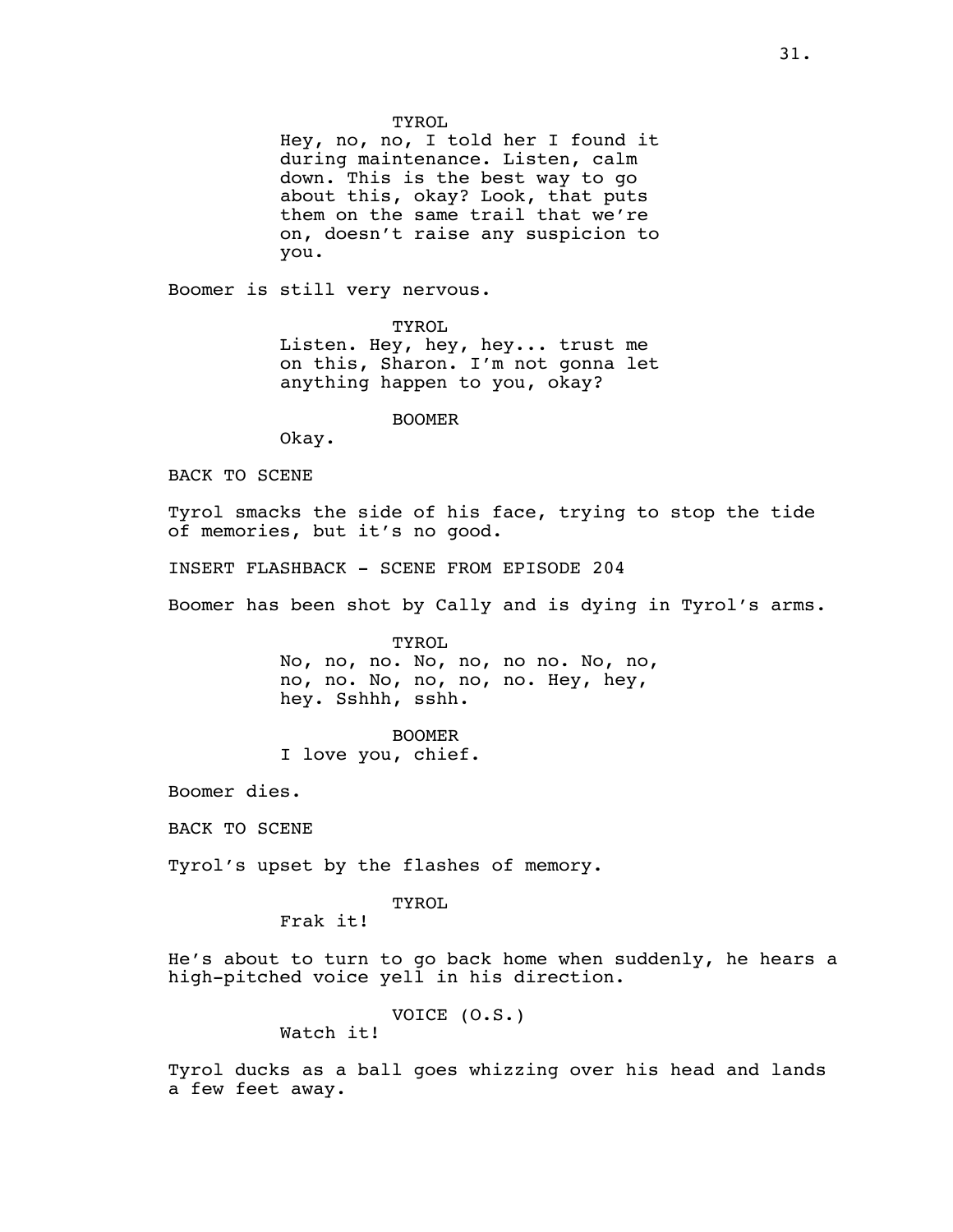The Chief looks and sees that it belongs to a bunch of kids playing Pyramid Ball.

He turns back to the ball and sees a Centurion stop in front of it. The robot bends down and picks it up in his clanky, metallic hand. The robot stares at it curiously.

# VOICE (O.S.)

Excuse me.

The Centurion turns and sees a young BOY standing next to him.

> BOY Can I have the ball back?

The Centurion stares long and hard at the boy, and for a moment, Tyrol is worried at what the robot might do.

However, the Centurion simply gives the ball back to the boy.

### BOY

Thank you.

The kid holds out his hand. The Centurion looks at it curiously for a moment, then extends his own. The boy grabs hold of the sleek metal and they shake "hands."

The Chief watches this and his face washes over with fury.

CUT TO:

INT. COLONEL TIGH'S TENT - DAY

Colonel Tigh is meeting with his second-in-command in the resistance, JEAN BAROLAY.

> JEAN We got a new recruit today. James Lynman, Codename "Jammer." He's trustworthy.

COLONEL Good. We're gonna need all the men we can get. Now talk to me about ammunition.

JEAN Well, our supplies are still limited, but I--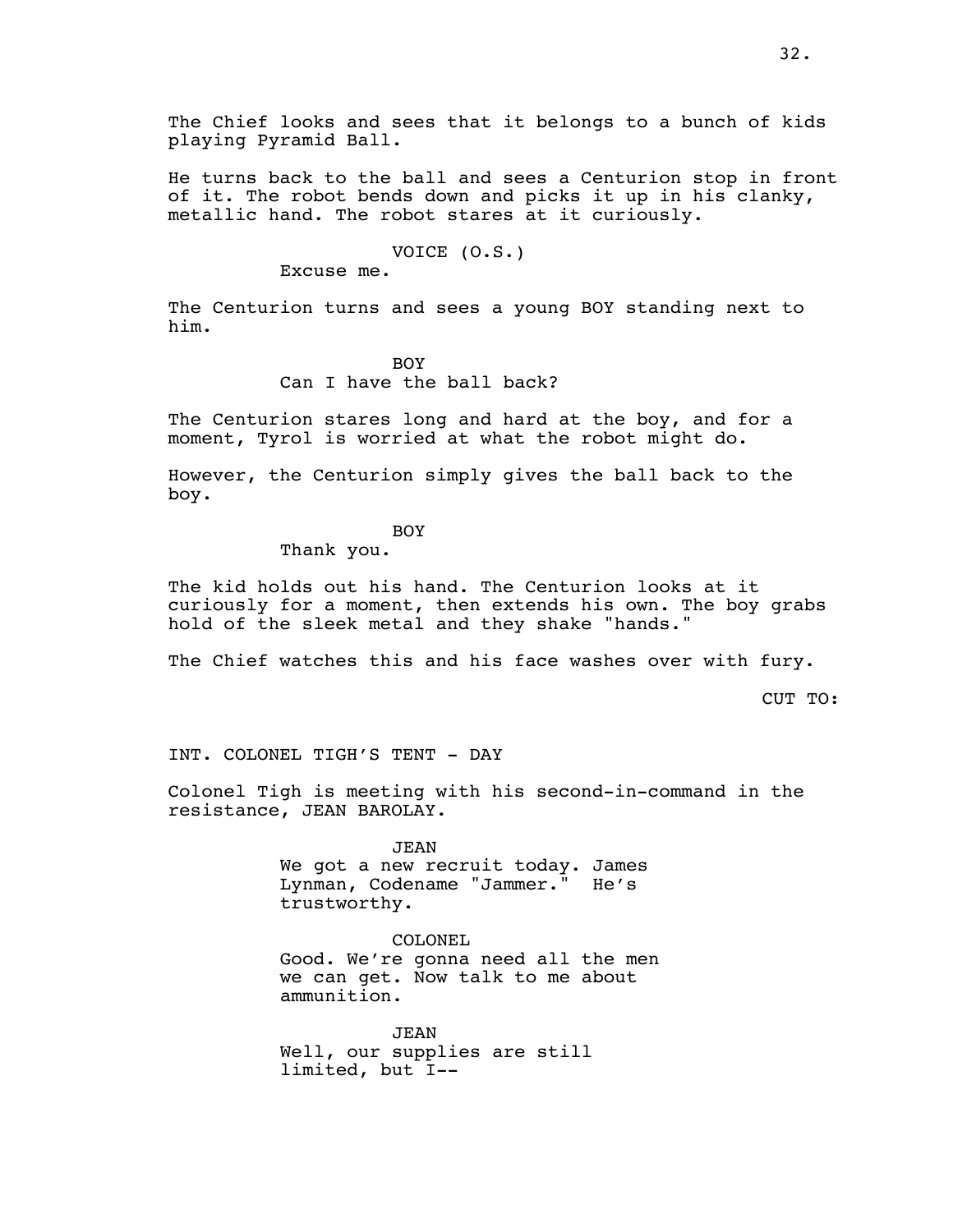Suddenly, another resistance fighter, currently on LOOKOUT, comes running in.

LOOKOUT

Incoming.

Tigh and Barolay scramble to hide their maps just as Tyrol walks into the room.

> TYROL No need to clean up on my account, Colonel.

COLONEL (Surprised) Chief.

TYROL I want in.

COLONEL (Excited) Now you're talking! I knew you'd see the light, Chief. The only good Cylon is a dead Cylon.

The Colonel pats him on the shoulder.

TYROL So what's the plan?

COLONEL You're in luck. We were just about to discuss the next target.

Tigh motions to Barolay, who pulls out a picture of the target.

COLONEL

The New Caprica Education Center.

Tyrol's face whitens as he stares at the picture of Boomer's school.

> TYROL The school?

COLONEL You see a school, I see a Cylon brainwashing factory with 3, maybe 4 skinjobs just aching to get blown the frak up.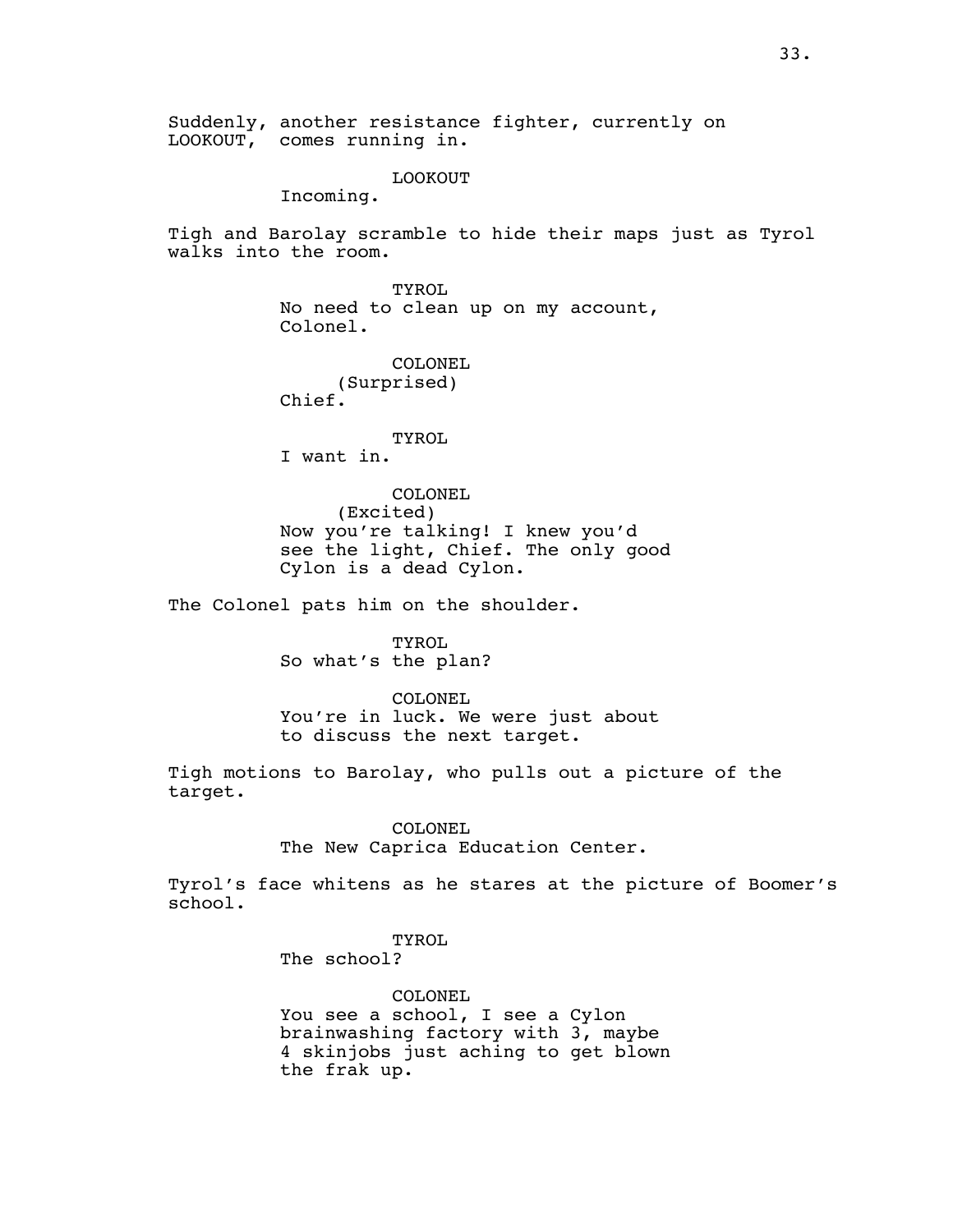TYROL This isn't a military target.

COLONEL Oh, wake the frak up, Chief! The only targets are Cylons. Wherever they are, whenever we can.

TYROL I just don't see how this will benefit the resistance. You kill them, and they'll just download into a new body.

COLONEL True, but they feel pain, don't they? And we're going to make them suffer all holy hell until they get the message through their thick metal head: Get the frak off our planet!

Tyrol looks away.

COLONEL Now, are you in Chief?

TYROL Yeah... yeah, I'm in.

COLONEL

Attaboy.

Tigh returns to the map and starts talking to Barolay about the logistics. Tyrol stares at the picture of the school contemplatively.

### INT. ADAMA'S STATEROOM

Adama is standing by his bar about to pour himself a drink when his door opens. Lee enters and closes the door behind him.

# ADAMA

Wanna drink?

LEE

# Only if it's strong.

Adama CHUCKLES softly and pours his son a drink.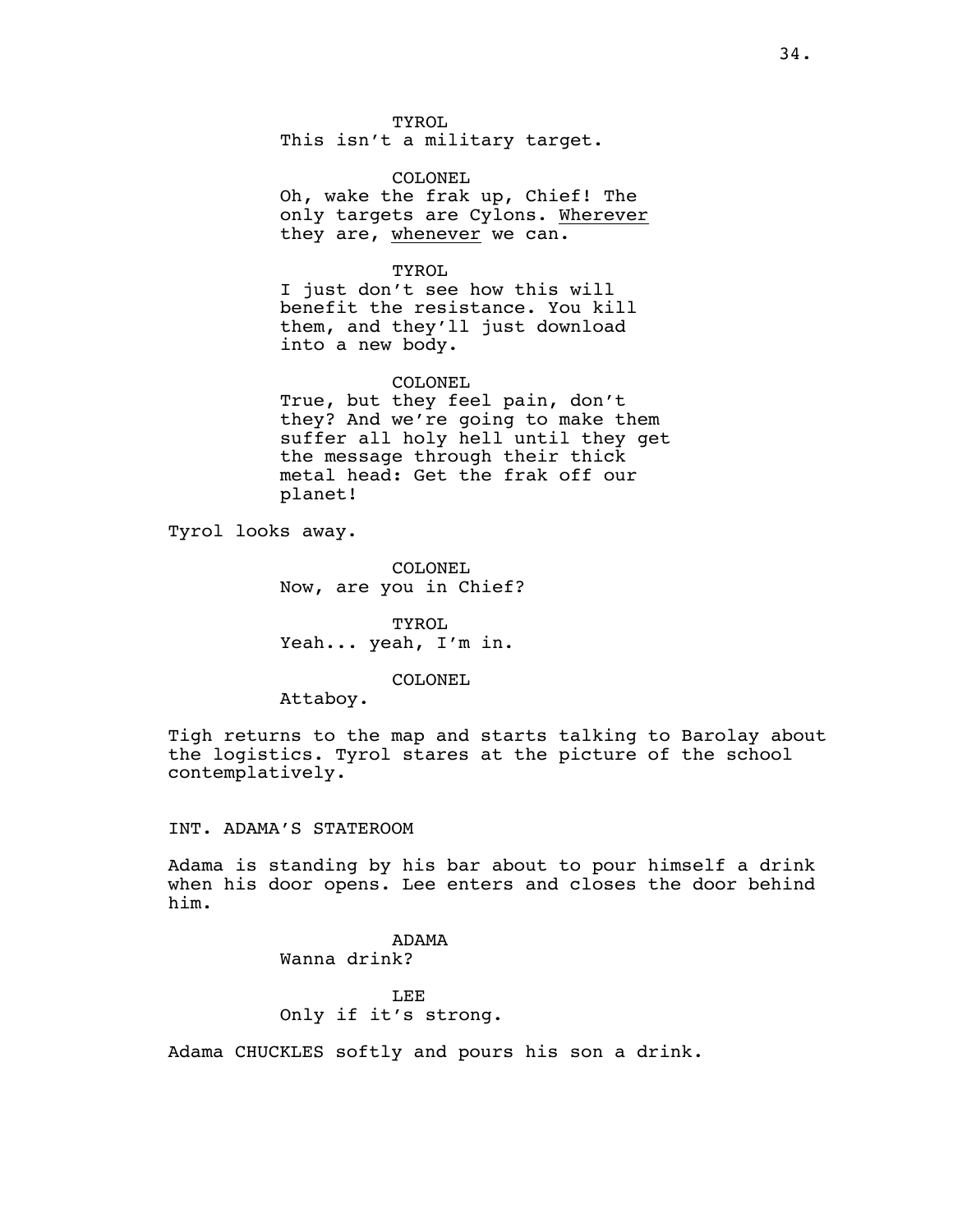LEE

You didn't give me a chance to apologize the last time I was here. I said some harsh words and I--

ADAMA

(Finishing his sentence) Meant every word.

Adama hands Lee his drink.

ADAMA

Never apologize for saying what you believe is right, and I promise I'll extend the same courtesy.

Lee smiles. Adama holds up his glass.

### ADAMA

Cheers.

LEE

Cheers.

They drink, and then there's a knock on his door.

ADAMA

Come in.

Lt. Pisani enters the stateroom.

PISANI<br>We received word from the *Chiron*, sir. The Quorom has reached a decision.

#### LEE

And?

PISANI They're ordering the fleet to resume the search for Earth tomorrow at 0900 hours.

Lee turns to his father, whose face remains solemn and stoic.

> LEE I... I'm sorry...

Adama says nothing.

END OF ACT THREE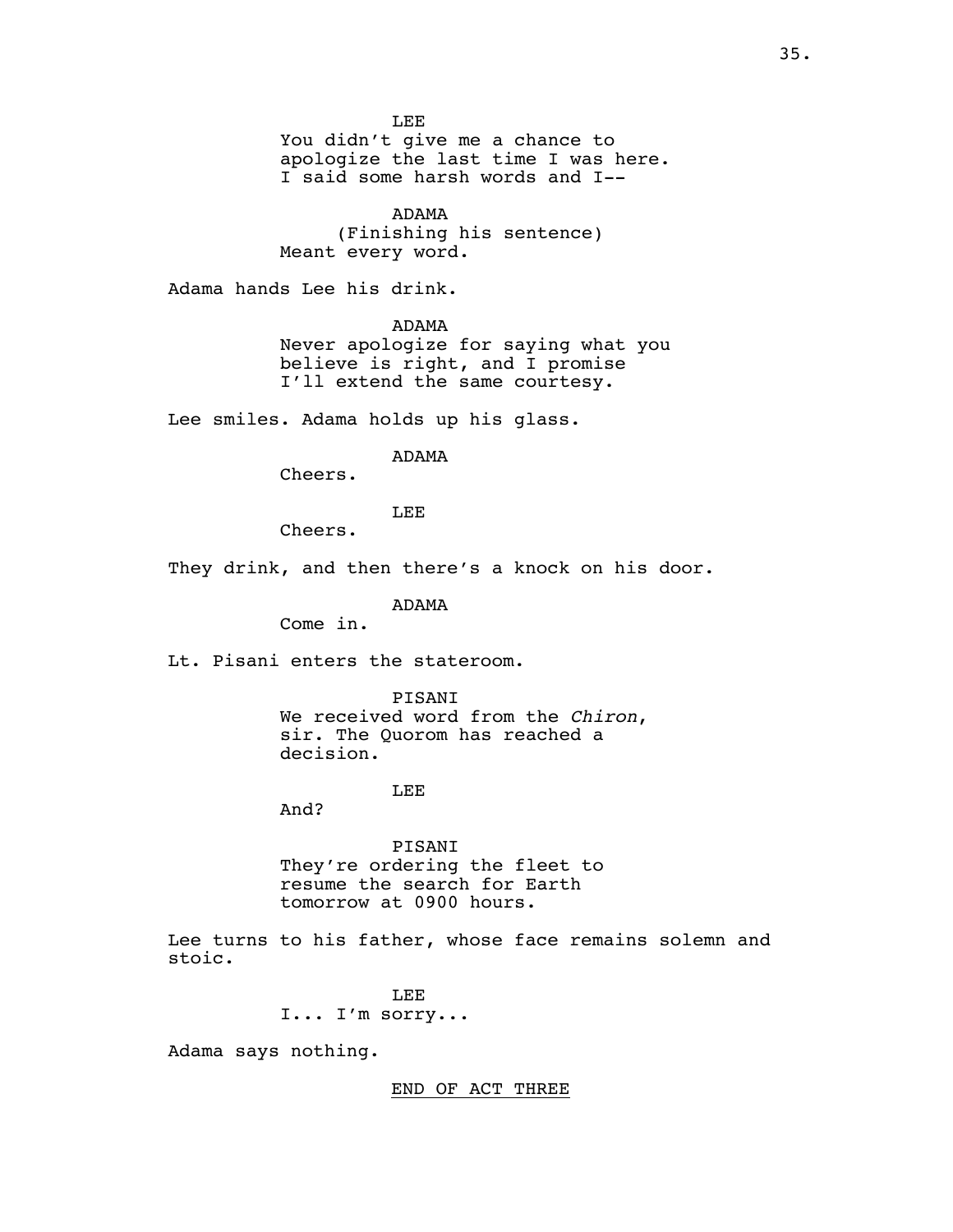### ACT FOUR

EXT. NEW CAPRICA EDUCATION CENTER - LATE AFTERNOON

The radiant New Caprica sun beams down on the small school.

INT. NEW CAPRICA EDUCATION CENTER - LATE AFTERNOON

Models Six, Five, and Boomer are sitting in the empty classroom. Behind them, the educational video is playing.

> SIX How much longer do we have to keep doing this?

Boomer looks at the bitter Six.

SIX

No one's coming. No one will ever come.

BOOMER You know, despite our "advanced" intellects, there's a human quality that Cylons have always failed to understand.

SIX What's that?

BOOMER

Hope.

The Six SCOFFS.

Boomer looks away.

EXT. NEW CAPRICA EDUCATION CENTER - LATE AFTERNOON

Suddenly, a cluster of men and women approach the school with wooden tablets, which they quickly bolt to the doors and windows. Among the group is Tyrol, who holds a wooden tablet up to the window as another resistance soldier bolts it to the wall.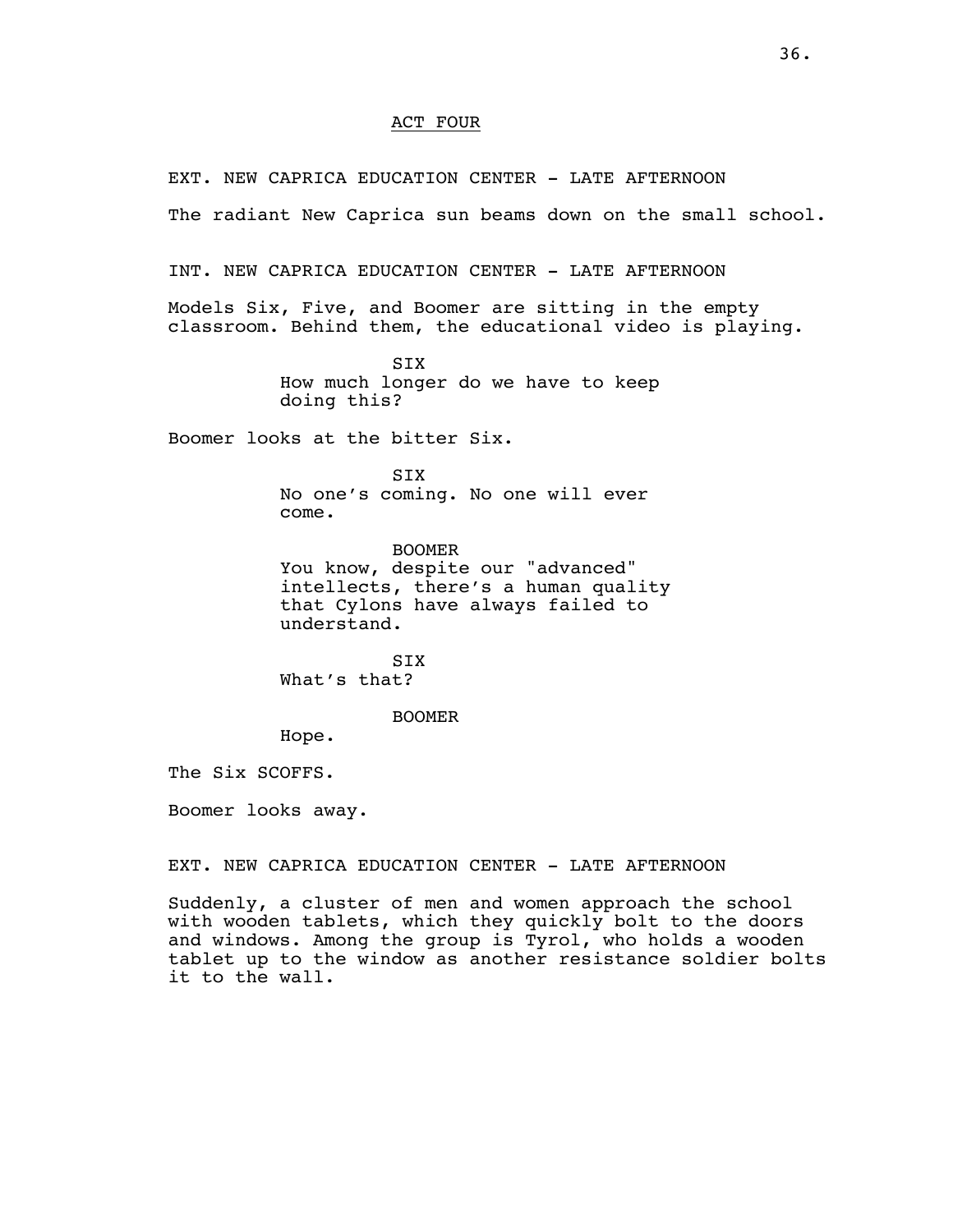INT. NEW CAPRICA EDUCATION CENTER - LATE AFTERNOON

Boomer, the Six, and the Three see the windows being boarded up.

> **STX** What is that?

**THREE** What are the humans doing?

BOOMER (Worried) I don't know.

EXT. NEW CAPRICA EDUCATION CENTER - LATE AFTERNOON

The humans pour gasoline all around the building, and Jean Barolay lights a match. She smiles, then drops it!

Fire springs to life.

INT. NEW CAPRICA EDUCATION CENTER - LATE AFTERNOON

The Cylons see the flames entering the school.

### SIX Oh my god!

BOOMER (Taking charge) Go to the windows! Try to find a weak point. Somewhere we can break through.

The Six and Three stand motionless, stunned.

### BOOMER

(Shouting) Move! Now!

The Cylons are snapped back to reality and run toward the windows.

INT. GALACTICA COMBAT INFORMATION CENTER (CIC)

Adama enters the CIC which, as always, is busy with activity.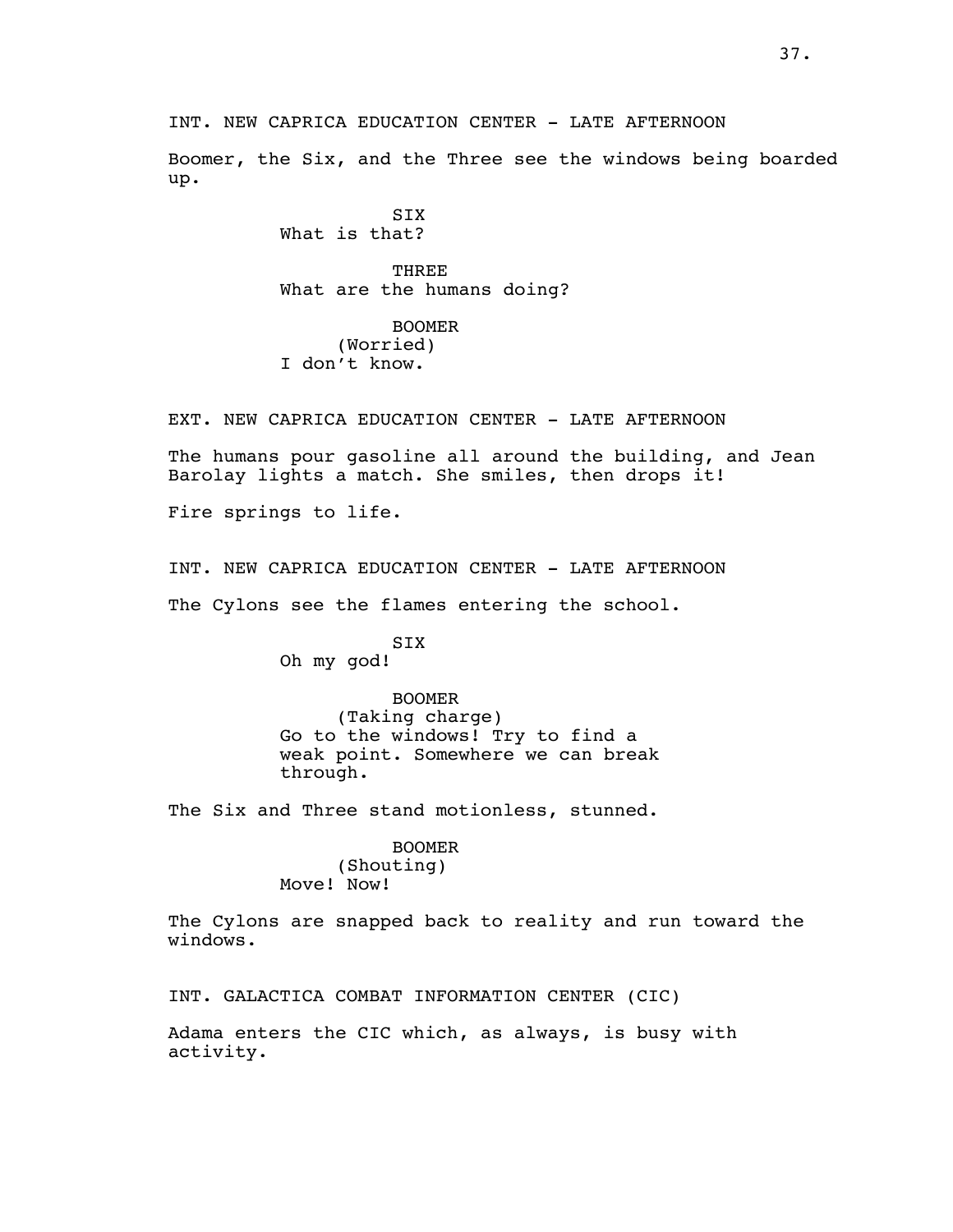HELO

Attention!

They salute.

## ADAMA

At ease.

HELO Admiral, the jump coordinates have been distributed throughout the fleet. Everyone is prepped and ready for the designated jump time.

ADAMA

I see.

Adama walks over to the Dradis screen and observes the 12 plus ships waiting for him to give the order to jump.

> PISANI Admiral, we are receiving an incoming transmission from the *Chiron*. It's President Kalex.

ADAMA Put him through.

Adama grabs the handset.

INTERCUT - ADAMA ON GALACTICA AND KALEX ON THE CHIRON

ADAMA

Adama here.

KALEX Hello, Admiral. Just checking in to make sure that everything's ready for the jump.

ADAMA I'm afraid there isn't going to be a jump, today, Mr. Kalex.

KALEX

Excuse me?

ADAMA We're not leaving.

Looks of concern pop up throughout the CIC.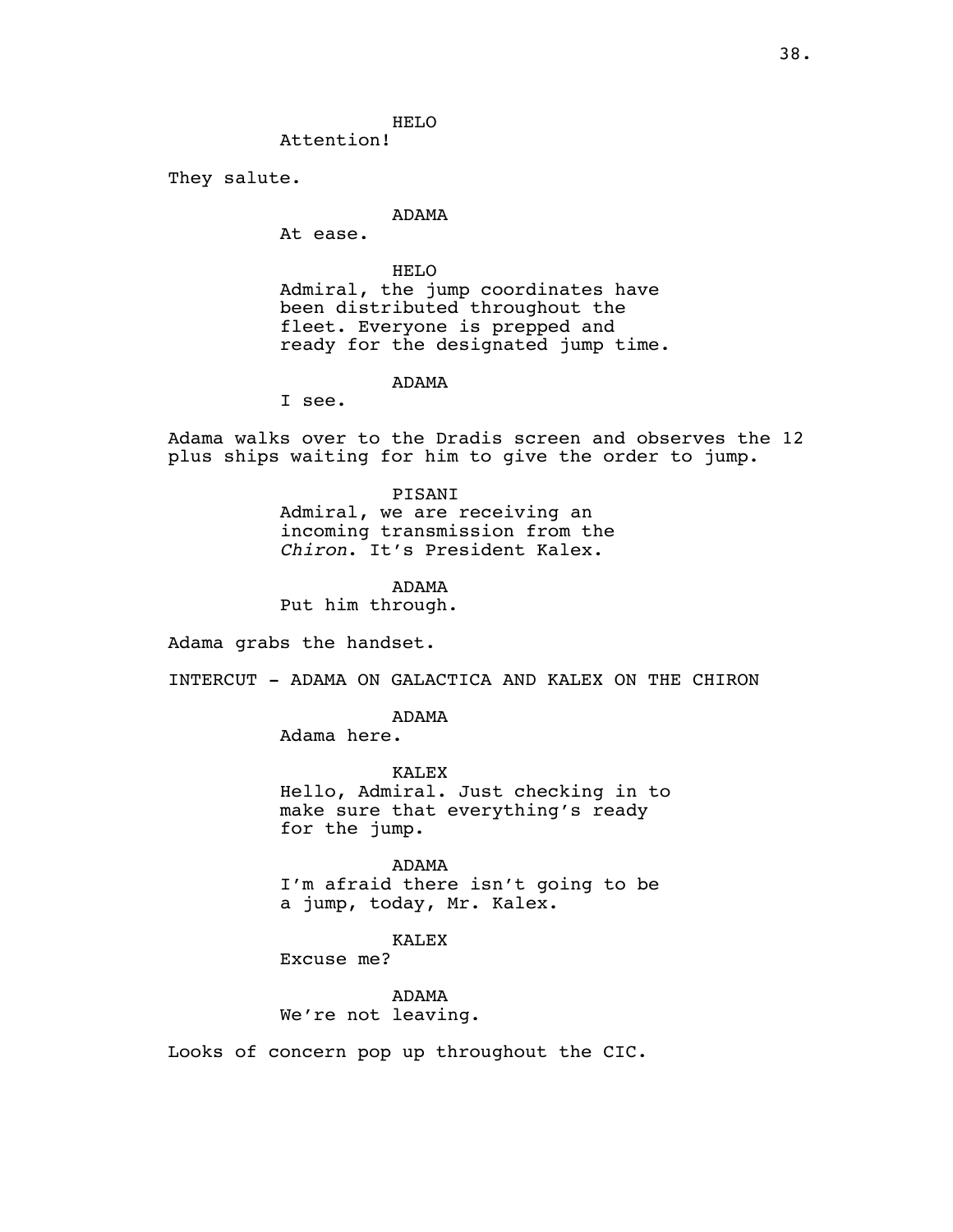KALEX Admiral, be reasonable.

ADAMA I'm not leaving those people behind.

KALEX I understand your feelings, Admiral, but this is bigger than you or me. This is a government order.

ADAMA It's the wrong order.

#### KALEX

Adama, please.

Adama hangs up the handset.

The tension is thick throughout the room.

ADAMA (To Pisani) Patch me through to the fleet.

Lt. Pisani immediately presses the appropriate controls.

### PISANI You're connected.

Adama picks up the handset.

ADAMA This is the Admiral. The designated jump has been canceled until after the rescue mission to New Caprica. All ships that initiate their jump drives will be fired upon.

EXT. NEW CAPRICA EDUCATION CENTER - LATE AFTERNOON

The resistance soldiers watch the building burn, but while others cheer and celebrate, Tyrol remains deadpan.

> SOLDIER Woah! Burn, baby, burn!

The soldiers are CLAPPING and CHEERING. Tyrol is silent.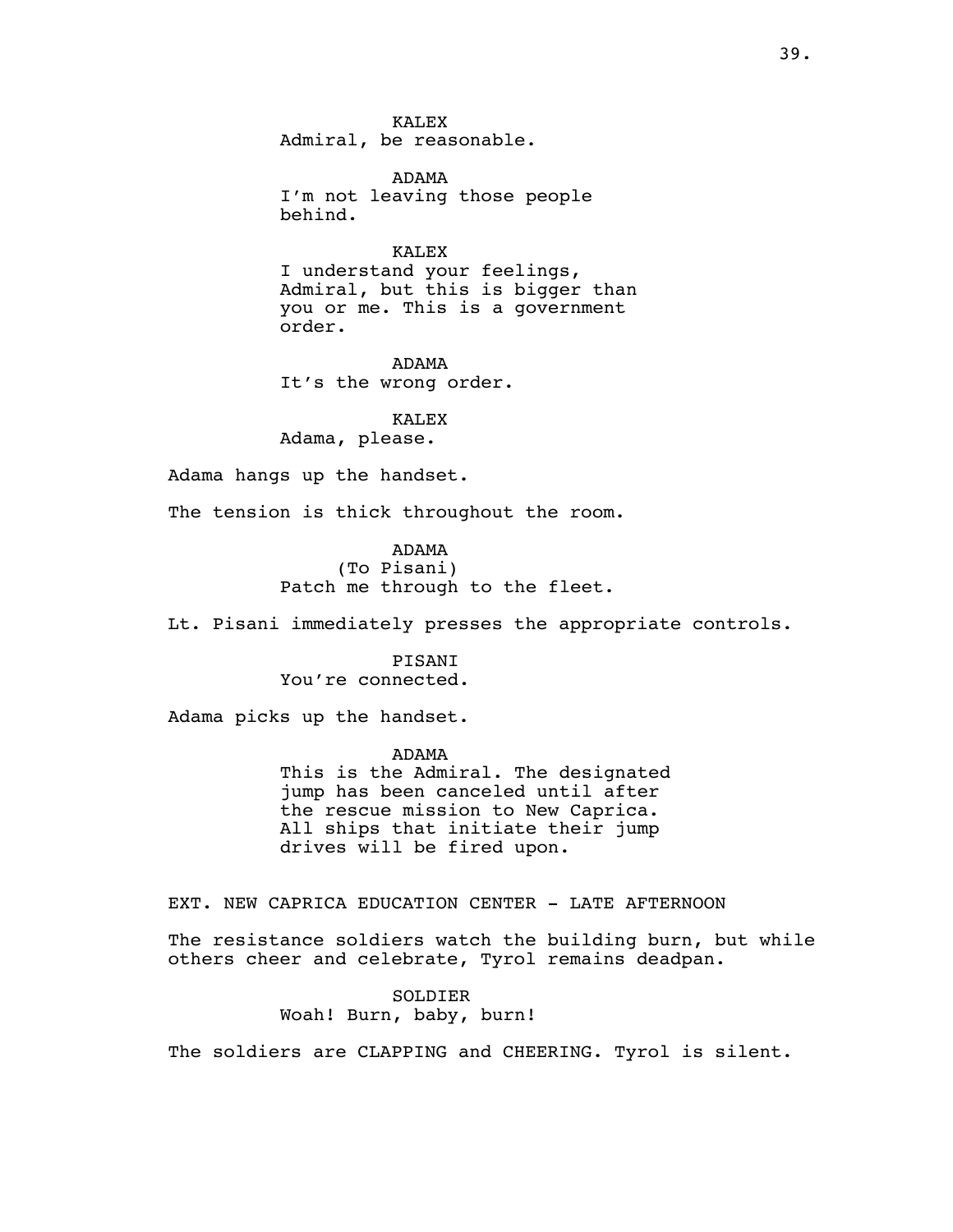The fire is spreading quickly. The Cylons are banging on the doors and windows, but it's no good.

The Six catches on fire, and starts panicking.

# **STX** Help! Help me!

She's trying to turn herself off, but it's no good. The fire grows, consuming her.

The Three watches in horror as the flames move in his direction.

Boomer starts banging harder and harder, till one wood plate starts to bulge.

INT. GALACTICA HANGAR DECK

A Raptor lands and Lee comes marching out.

INT. GALACTICA PASSAGEWAYS

He's walking through the halls of the ship, each step filled with outrage.

INT. GALACTICA COMBAT INFORMATION CENTER (CIC)

The crew is hard at work.

ADAMA

Report.

HELO No jump drive signatures detected. The other ships seem to be complying with your order.

Lee enters.

HELO Commander on deck!

LEE What the hell is going on?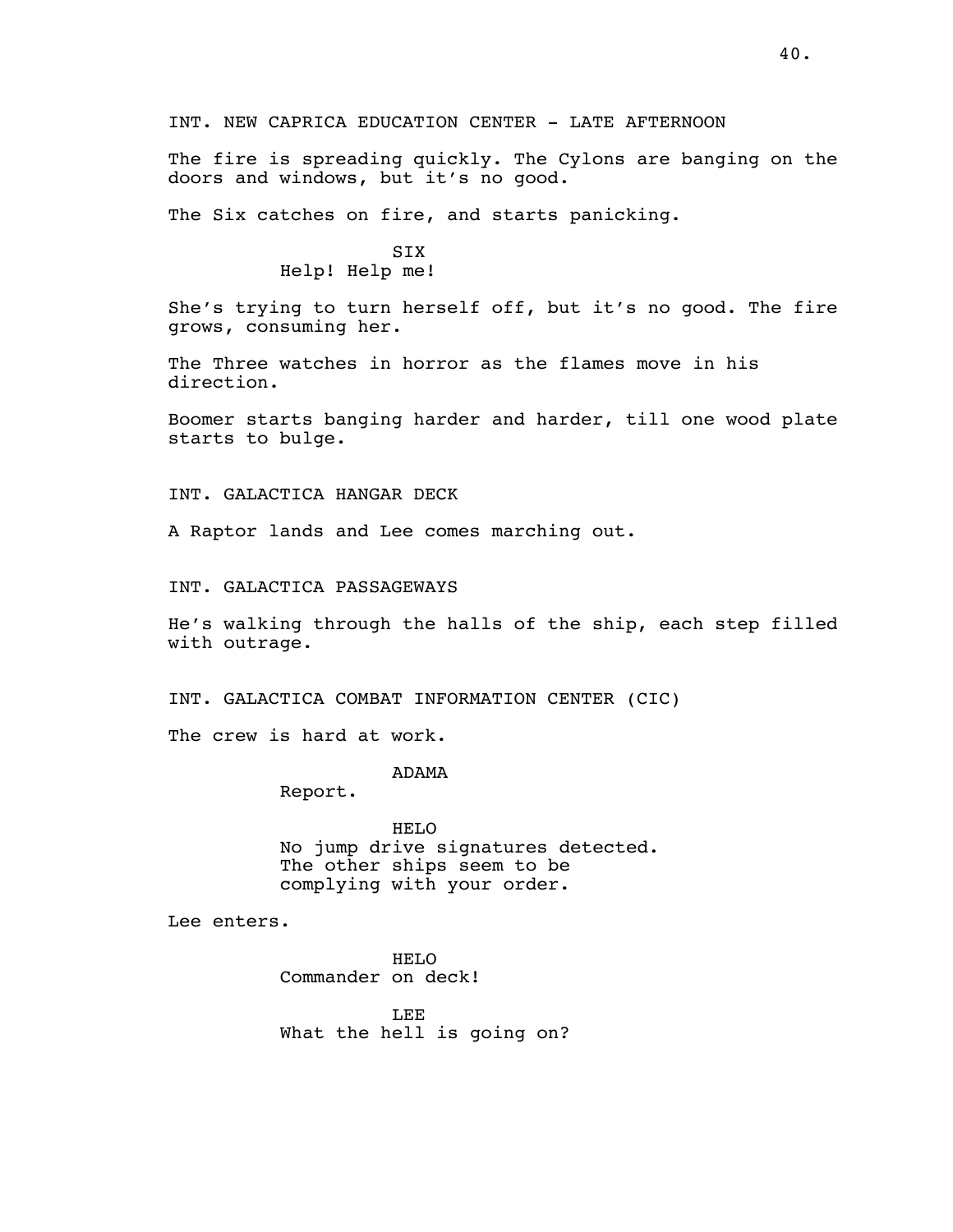ADAMA

What does it look like?

LEE

It looks like you're disobeying a direct order from the president of the 12 colonies and threatening to shoot anyone who follows the law.

ADAMA

I guess that's one way of looking at it.

LEE This is insane! (To the crew) How can you all go along with this?

HELO

Speaking as someone who was left behind on a Cylon-occupied planet, sir, I can empathize with the Admiral's concerns.

LEE

That's not the point. He doesn't have the power to decide for all of us. And the military doesn't have the authority to decide the future of the human race. Might does not make right.

ADAMA

And sometimes right doesn't make right either.

Lee SIGHS.

### PISANI

Admiral, we have an energy reading. A ship has powered up its jump drive.

ADAMA Put it on Dradis.

The image of the *Chiron* appears on screen.

PISANI It's the president's ship, sir.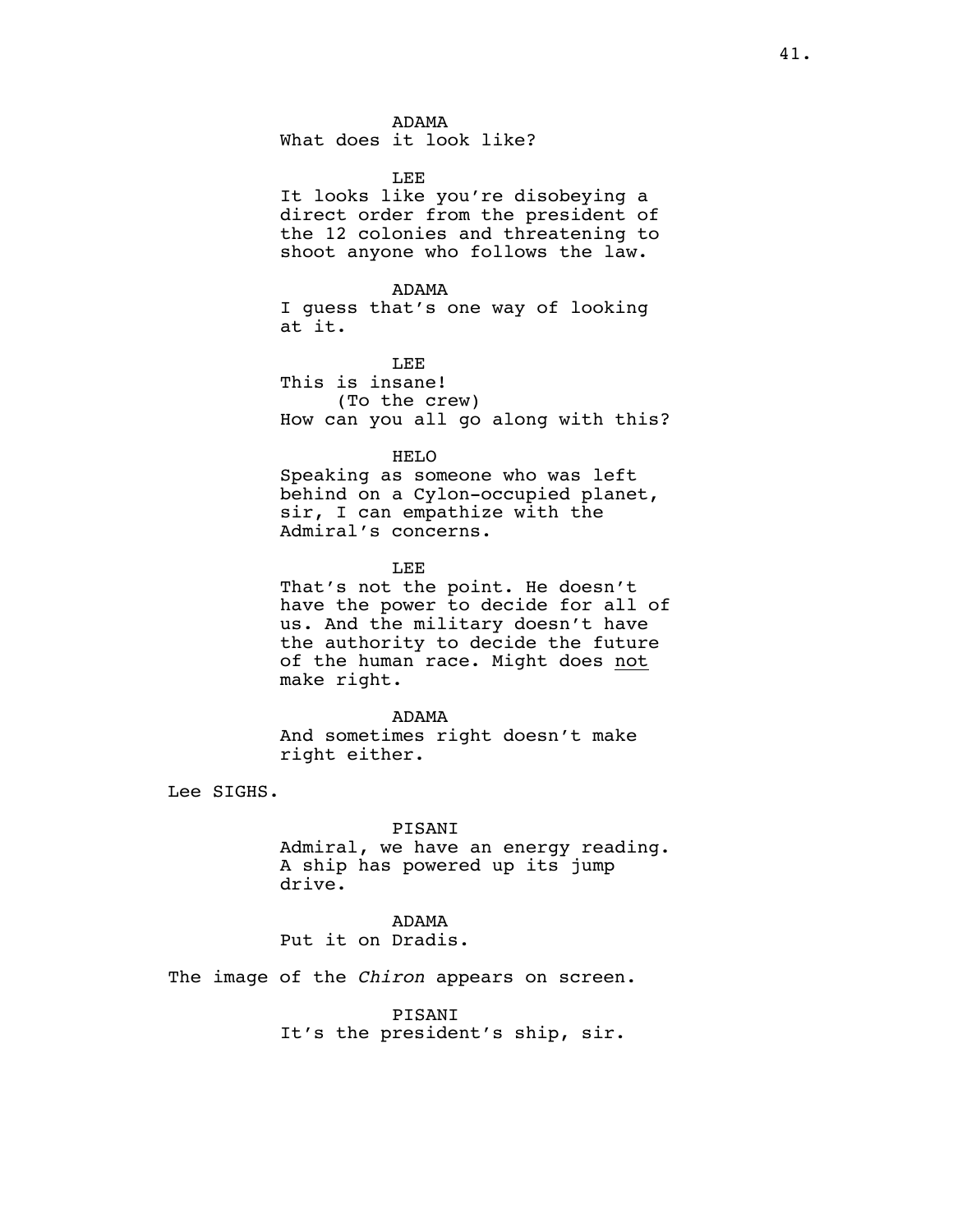# ADAMA

Get him on the com.

Adama picks up the handset.

INTERCUT - KALEX ON THE CHIRON AND ADAMA ON THE GALACTICA Kalex pictures up his own communication handset.

> KALEX (Speaking into the handset) This is Kalex.

ADAMA Power down your jump drives.

KALEX I'm afraid I can't do that, Admiral.

ADAMA I'm not asking.

KALEX And I'm not budging. There's a principle at stake here.

ADAMA Do you want to sacrifice the lives of everyone on that ship for a principle?

The *Chiron* crew around Kalex is worried. Kalex looks at the frightened people.

> KALEX Do I want to? No. But I guess what happens to them really isn't my choice anymore. It's up to the men with all the guns.

Adama hangs up.

ADAMA Rotate the starboard battery and target the *Chiron*. Prepare to fire on my order.

PISANI Aye, aye, admiral.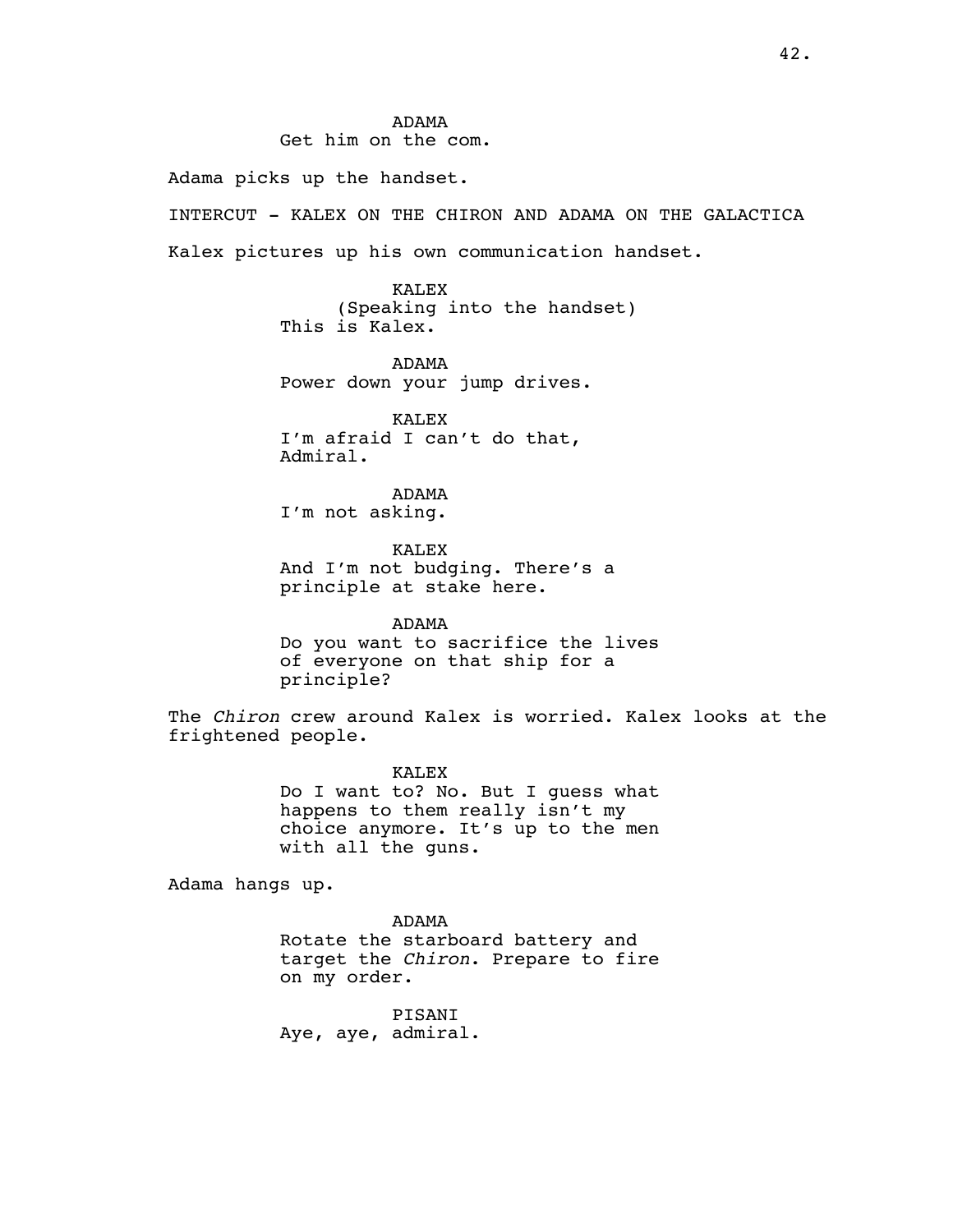LEE You can't be serious.

ADAMA Use the coordinates we discussed earlier.

LEE You're taking this too far. There are people on that ship.

PISANI Target is acquired, sir. Guns are armed and ready.

ADAMA Prepare to fire.

> LEE (Loud)

Lee stares at his father pleadingly.

LEE Please... Stop this.

Adama stares back at him.

Dad!

The room is filled with a thick and tense silence.

ADAMA

Fire!

PISANI

Firing.

LEE

Nooo!!!

Lt. Pisani presses the button.

EXT. BATTLESTAR GALACTICA

The starboard guns fire.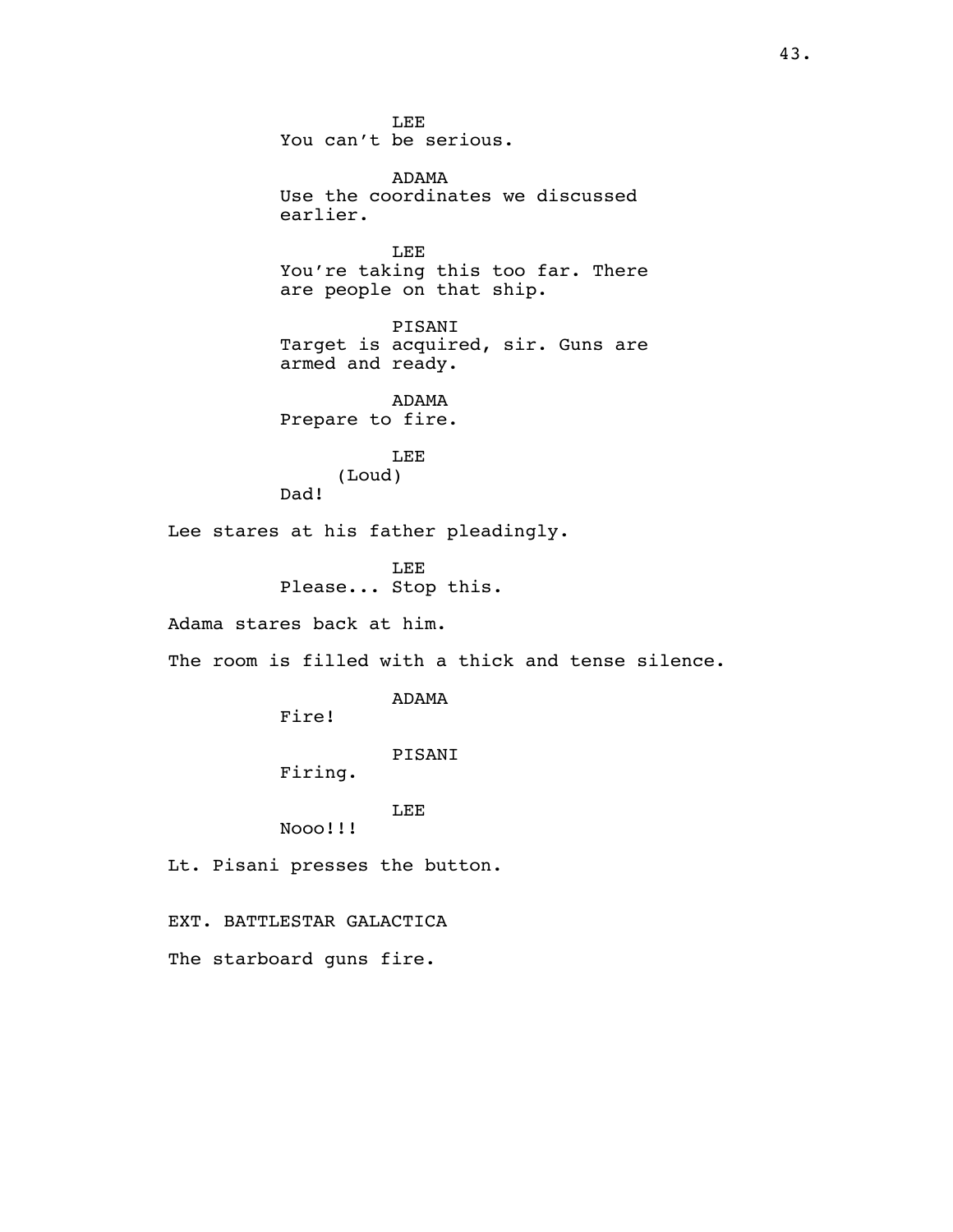EXT. CHIRON

The ship is rocked by two missiles hitting their port hull.

EXT. NEW CAPRICA EDUCATION CENTER - LATE AFTERNOON

Tyrol sees the plate start to come lose. Finally, a piece snaps, enough for Boomer to look out as the fire consumes the Model Three behind her.

Boomer sees the other humans cheering, celebrating, and it pains her.

Her eyes find Tyrol and they stare at each other. The stare is deep and intimate, and it's too much for Tyrol to handle.

Tyrol turns and walks away.

Boomer just watches him leave, tears in her eyes, as the fire begins to consume her.

EXT. NEW CAPRICA STREETS - LATE AFTERNOON

Tyrol is walking through the streets, away from the fire, tears forming in his own eyes.

> ADAMA (Overlap from following scene) Report.

INT. GALACTICA COMBAT INFORMATION CENTER (CIC)

The crew is watching the monitors to assess the damage done to the *Chiron*.

> PISANI Ship hull intact, but the jump drives are offline, sir, as planned.

LEE (To Adama) You weren't trying to destroy the ship?

ADAMA

No.

Adama addresses a nearby Marine SARGENT.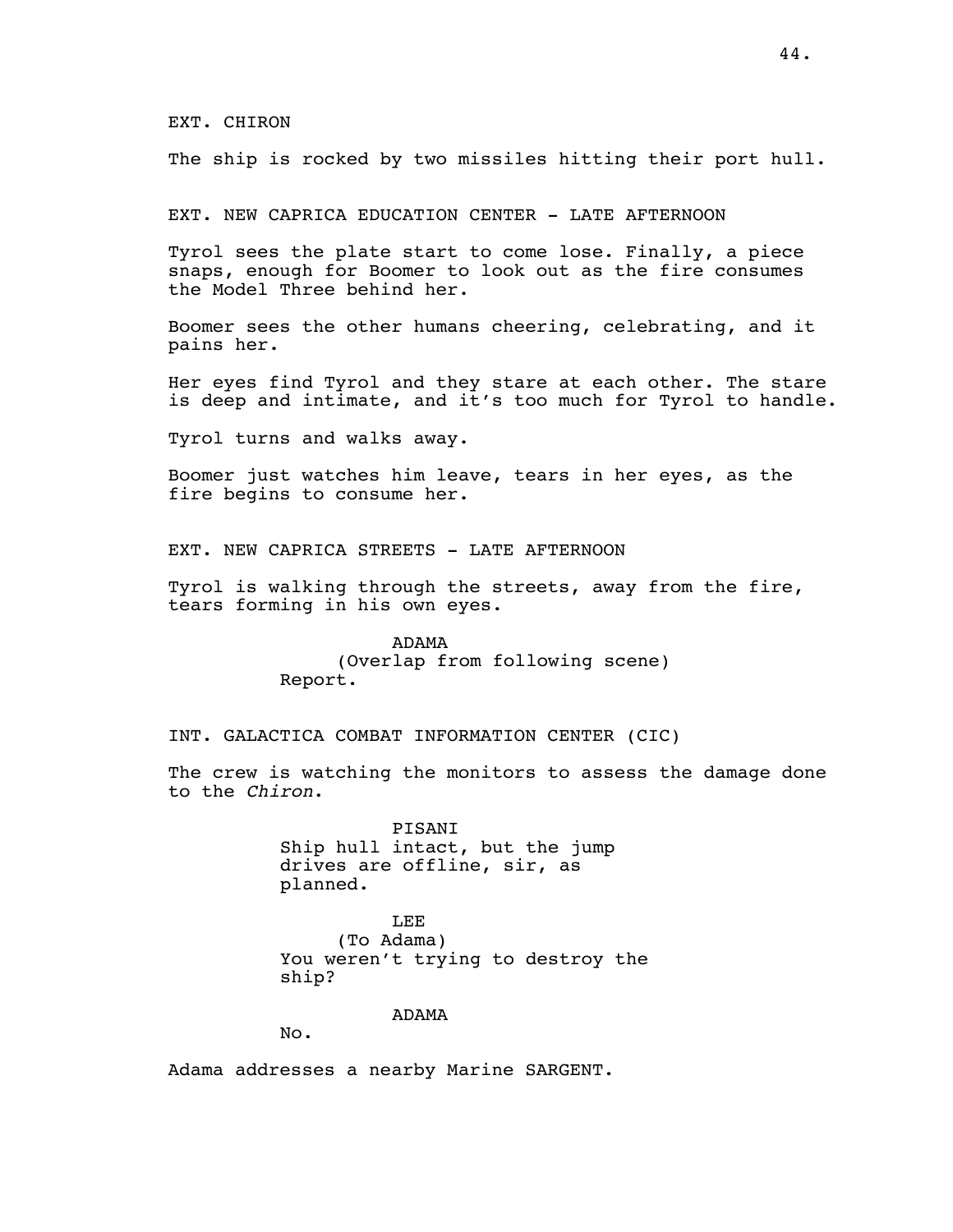ADAMA Send a Raptor with Marines and arrest Raymond Kalex.

### SARGENT

Yes, sir.

Adama looks around and sees conflicted expressions on his crew's faces, but for once, he has no solice to give them.

> ADAMA I'll be in my quarters.

He walks out, leaving the room in a dark silence, but soon we hear, in voice-over, screams of agony.

> BOOMER (Overlap from following scene) Ahhhh!

INT. NEW CAPRICA EDUCATION CENTER - LATE AFTERNOON

Boomer in the midst of the fire. Her skin burns and bursts. The flames overtake her. She screams out in pain.

> BOOMER Aaaaaaaaaaaaahhhhhhhhh!

INT. RESURRECTION CHAMBER - DAY

Boomer awakens, gasping, in the amniotic fluid of the resurrection chamber. Cavil is there, holding her hand.

# CAVIL

There, there.

He strokes her hair as she struggles to catch her breath.

CAVIL I'm here for you. It's all right now.

Boomer's gasping turns into sobbing.

BOOMER (Still crying) You were right. You were right all along.

They embrace and he holds her as a parent would hold their child.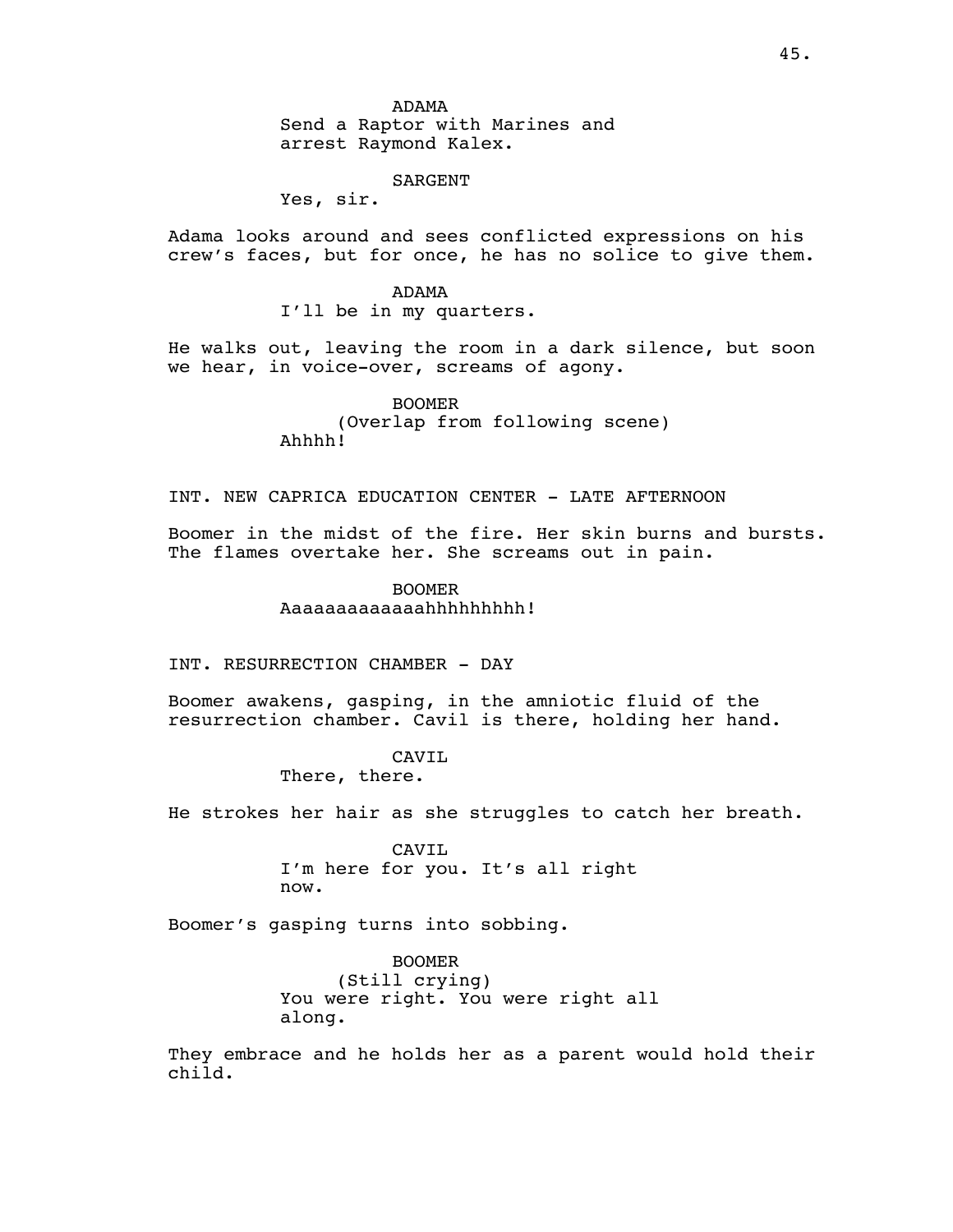CAVIL Everything's going to be all right.

MONTAGE - SET OVER MUSIC

-- Raptors shoot out of *Galactica* on their way to the *Chiron*.

-- On New Caprica, Boomer watches as Centurions and some humaniod Cylons exit the HQ and enter the city.

-- Kalex's ship. Marines board the ship, guns-pointed, looking for the interim president. Others protest, but the president, crestfallen, doesn't resist.

-- New Caprica. Centurions march through the streets, they grab kids and drag them into the Education Center. One Six is shouting on a megaphone.

> SIX School is now mandatory for all human children, ages 8-13. Please do not resist...

-- President Kalex is being transported through *Galactica* in handcuffs. The crew members he passes stare at him with mixed emotions.

-- Boomer and Cavil watch as the young boys and girls (Boxey included) are dragged into the school. Calvin puts his hand on her shoulder.

-- President Kalex is placed in a cell in *Galactica's* brig.

ADAMA (To guard) Close cell.

The cell door is swiftly closed. Adama stares at Kalex through the bars. Kalex has his head down.

> ADAMA You'll be released once the rescue mission is over.

Kalex looks up and for a just a brief moment they stare at one another. Then Adama turns and walks away.

> VIDEO NARRATOR (V.O.) (Overlap from following scene) Today is a new beginning.